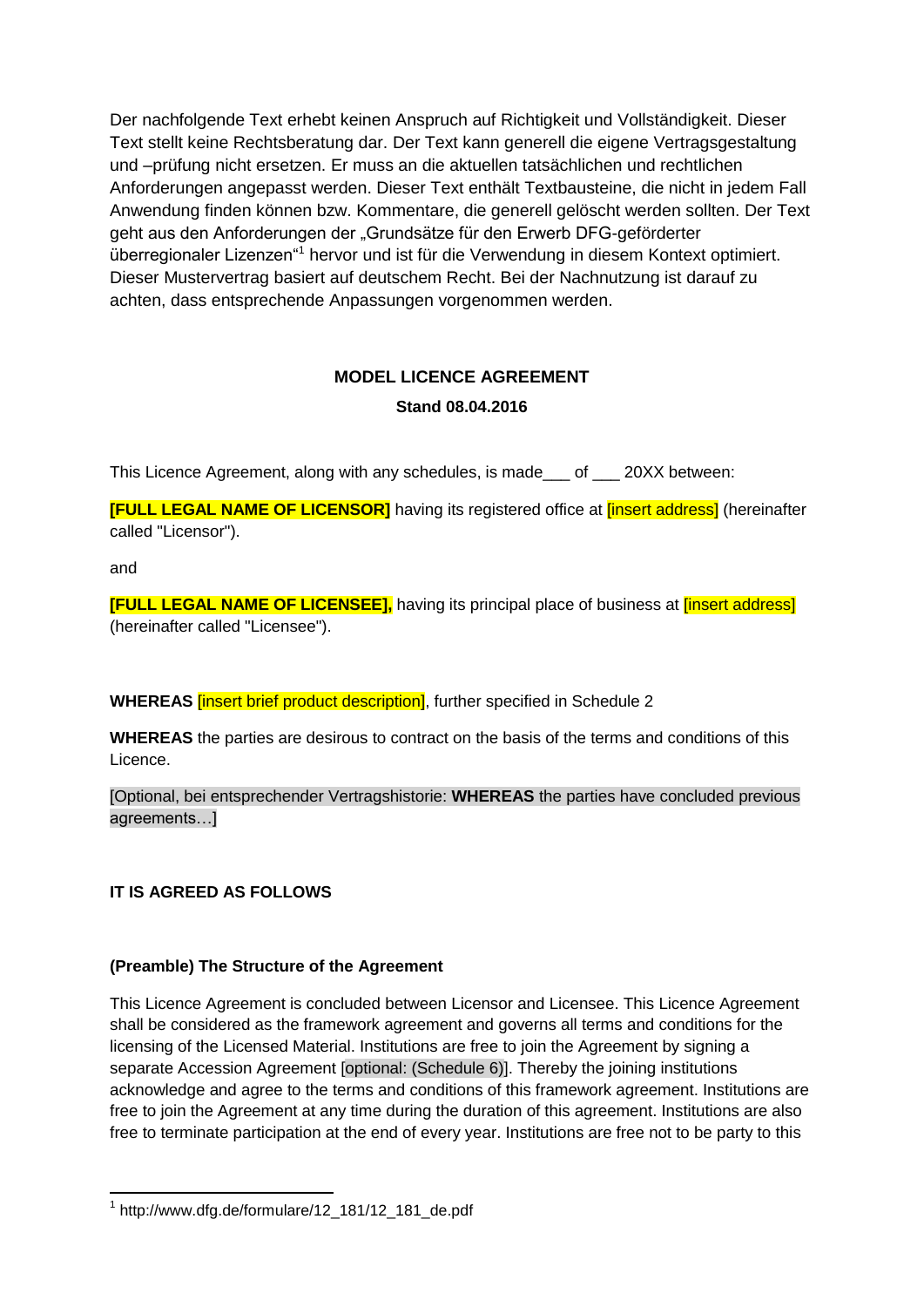agreement. They may enter into their own agreement with the Licensor and participate in the conditions of this Licence Agreement.

## **§ 1 Definitions**

- 1. In this Licence, the following terms shall have the following meanings:
	- a. **Accession Agreement**: agreement between an individual Institution and the Licensor which is based upon this Licence Agreement between the Licensee and the Licensor. By signing the Accession Agreement the Institution joins the Licence Agreement and acknowledges and agrees to the terms and conditions of the Licence Agreement.
	- b. **Authorised Users**: individuals who are authorised by the Institution to access the Institution's information services whether on-site or off-site via Secure Authentication and who are affiliated to the Institution as a current student (including but not limited to undergraduates, postgraduates and guest students), member of staff (whether on a permanent or temporary basis including retired members of staff and any teacher who teaches Authorised Users) or contractor or registered user of the Institution. Persons who are not currently a student, member of staff, contractor or registered user of the Institution, but who are permitted to access the Institution's information services from computer terminals or otherwise within the physical premises of the Institution ("Walk-In Users") are also deemed to be Authorised Users, only for the time they are within the physical premises of the Institution.

[Optional, nur möglich bei flächendeckenden Nationallizenzen und ggfs. Allianz-Lizenzen aus denen aufgrund einer Moving Wall nach einer Embargofrist eine Nationallizenz entsteht, da auch in diesem Fall Einzelnutzer berechtigt sein können: Authorised User means as well any individual subject to the requirement of permanent residence in Germany that has completed a suitable registration procedure as long as such registration remains in effect.]

- c. **Commercial Use:** the use of the Licensed Material for the purpose of monetary reward (whether by or for the Institution or an Authorised User) by means of sale, resale, loan, transfer, hire or other form of exploitation of the Licensed Material. For the avoidance of doubt, the use by the Institution or Authorised Users of the Licensed Material in the course of research funded by a commercial organisation is not deemed to constitute Commercial Use. Recovery of costs is not being deemed Commercial Use. The use of Metadata by search engines does not constitute Commercial Use as long as that Metadata is not sold, lent, distributed or otherwise re-licensed via that search engine or the access to that Metadata on that search engine is exclusively being charged for.
- d. **Educational Purposes:** The use for the purpose of education, teaching, distance learning, private study and/or research.
- e. **Institutions:** higher education institutions financed either by public or private funding; national, regional and state libraries; academic specialist libraries mainly financed by public funding (excl. project funds); research institutions mainly financed by public funding (excl. project funds); governmental institutions; including any of such above mentioned types of German institutions abroad, and all to be specified in schedule 1.
- f. **Intellectual Property Rights**: Patents, trademarks, trade names, design rights, copyright (including rights in computer software and moral rights), database rights, rights in knowhow and other intellectual property rights, in each case whether registered or unregistered and including applications for the grant of any of the foregoing and all rights or forms of protection having equivalent or similar effect to any of the foregoing which may subsist anywhere in the world.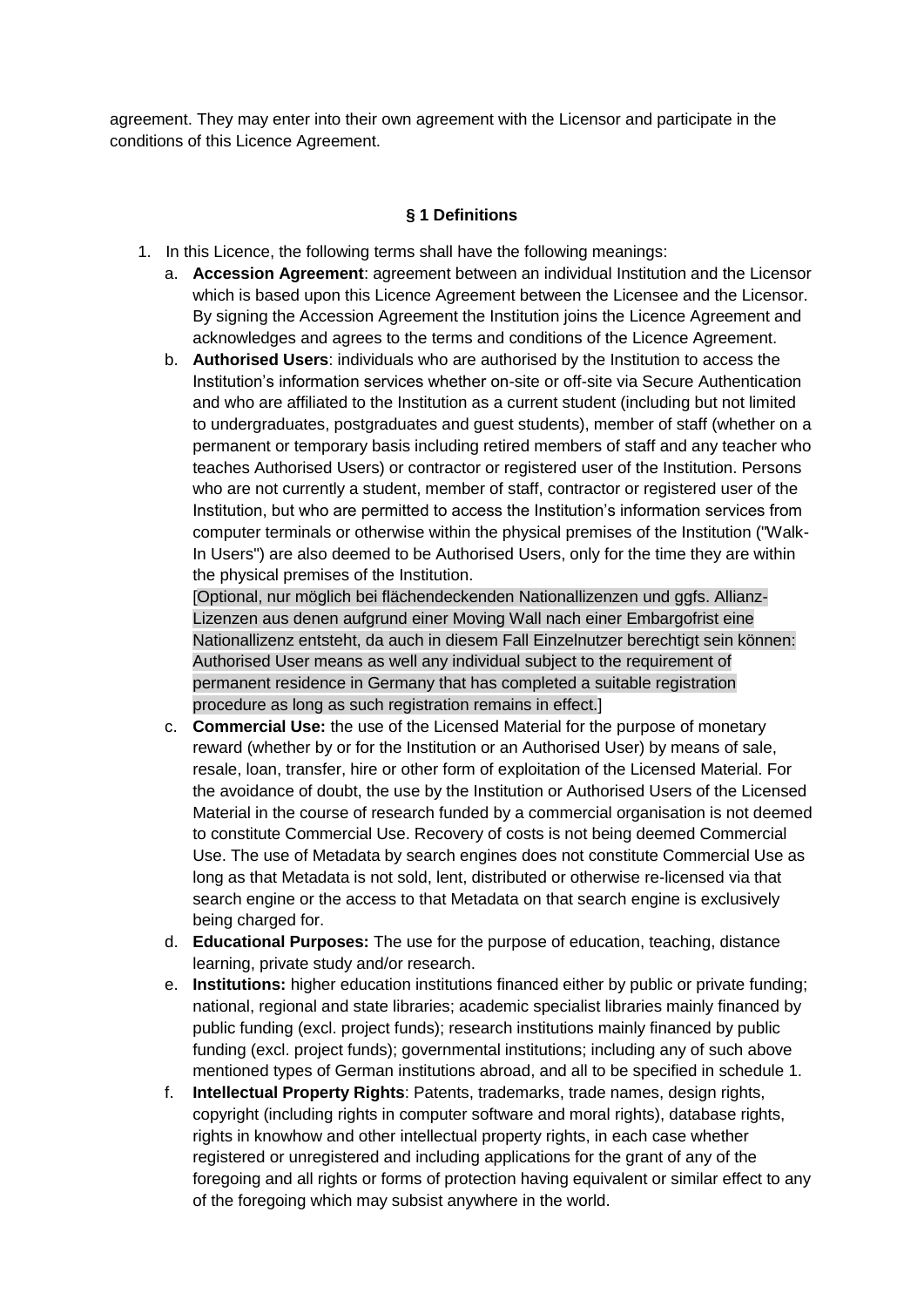- g. **Licence Fee:** The fee as set out in Schedule 3. The fee shall be in line with the offer agreed between the Licensee and the Licensor.
- h. **Licensed Material**: The material listed in Schedule 2, including corresponding metadata, supplementary content and digital objects. For the avoidance of doubt, in case of Local Hosting the Licenced Material to be delivered by the Licensor means Fulltexts incl. all digital objects, supplementary content and Metadata.
- i. **Licensor's Platform:** Own or third party server used by Licensor to give access to Licensed Material.
- j. **Local Hosting:** Housing, serving and maintaining files on Licensee's Local Hosting Server in Germany or on the servers of a third party.
- k. **Metadata:** Bibliographical, structural & descriptive data of the Licensed Material as defined in Schedule 5.
- l. [nur bei Allianz-Lizenzen aus denen aufgrund einer Moving Wall nach einer Embargofrist eine Nationallizenz entsteht:

**Moving Wall**: The archive that successively builds up during the term of this Licence Agreement and that will become available to all authorised Institutions in Germany following a time period to be specified in Schedules 2 and 3) by way of a national licence. Institutions are free to join the Moving Wall by following a registration process managed by the Licensee or a third party. Thereby the joining institutions acknowledge and agree to the terms and conditions of this framework agreement, especially the permitted uses and restrictions.]

[Optional, nur möglich wenn bei einer Moving Wall auch Einzelnutzer berechtigt sind: Individuals according to § 1.1.b. are free to register for the Moving Wall.]

- m. **Part** (of Licensed Material): Any part, component or fragment of the Licensed Material that is used, separated and/or cited in a self-contained manner.
- n. **Secure Authentication:** Method to identify Authorised Users as defined in Schedule 4.
- o. **Subscription Period:** The period nominally covered by the volumes and issues of the Licensed Material as identified in Schedule 2, regardless of the actual date of publication.
- p. **Secure Network:** A network which is only accessible to Authorised Users by Secure Authentication.
- q. **Source (of Licensed Material or Parts thereof):** Denomination of the origin of, author of, holder of title in the Licensed Material or Part hereof.
- r. **Term:** Period of time reflecting the duration since coming into force of this Licence Agreement.
- 2. Headings contained in this Licence Agreement are for reference purposes only and shall not be deemed to be an indication of the meaning of the clause to which they relate.
- 3. Where the context so implies, words importing the singular number shall include the plural and vice versa and words importing the masculine shall include the feminine and vice versa.

## **§ 2 Licence grant**

1. The Licensor hereby grants to the Licensee, subject to and in accordance with the terms of this Licence Agreement, a non-exclusive perpetual licence to access and use the Licensed Material and to allow Institutions and Authorised Users to access and use the Licensed Material hosted on the Licensor's Platform via Secure Network.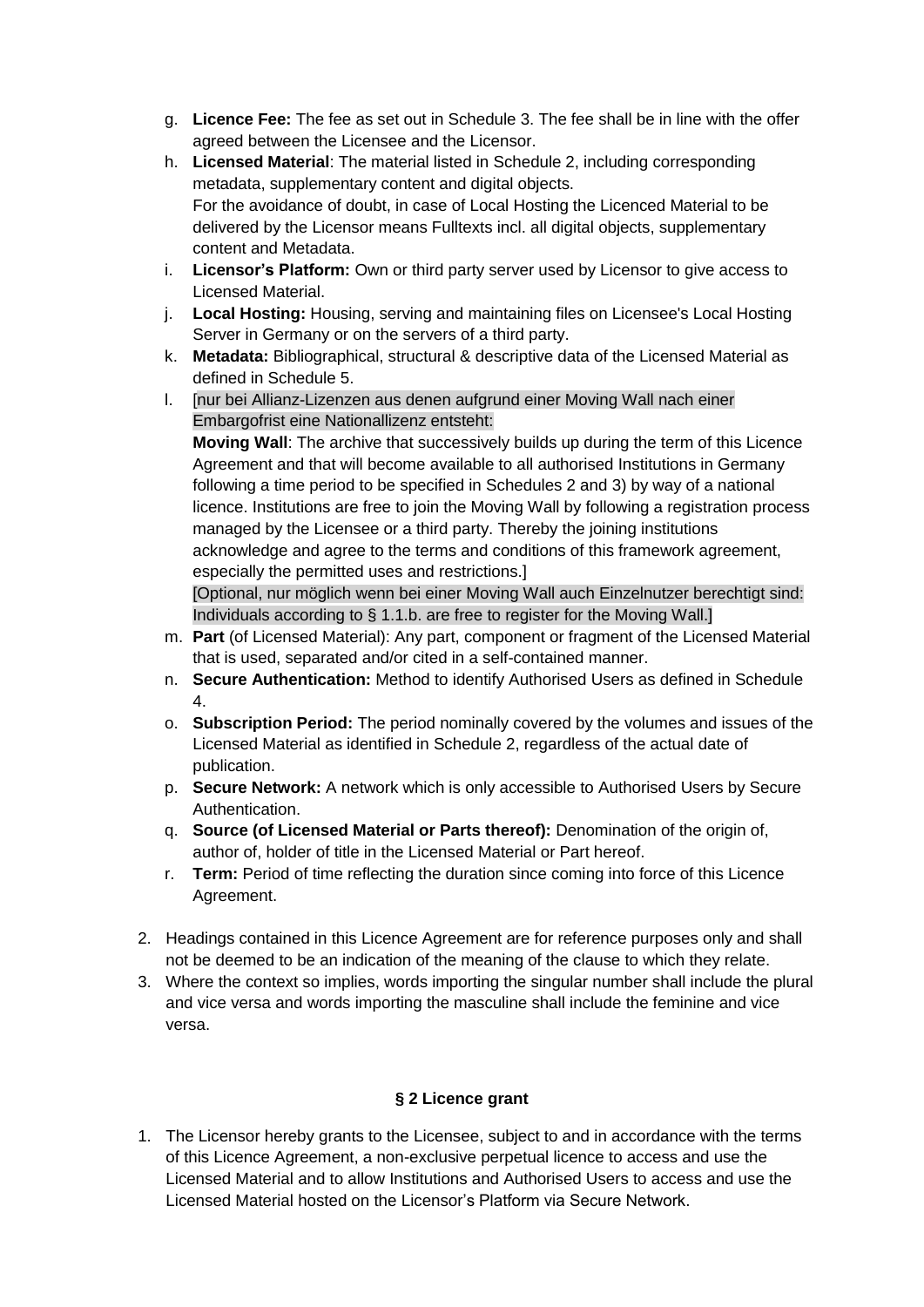[alt., falls Lizenz auf bestimmte Laufzeit des Licence Agreement beschränkt sein soll: The Licensor hereby grants to the Licensee, subject to and in accordance with the terms and during the Term of this Licence Agreement, a non-exclusive licence to access and use the Licensed Material and to allow Institutions and Authorised Users to access and use the Licensed Material hosted on the Licensor's Platform via Secure Network.]

- 2. The Licensor hereby grants to the Licensee and the Institutions, subject to and in accordance with the terms of this Licence Agreement, a non-exclusive perpetual, worldwide (licence) right to host the Licensed Material on Licensee's Local Hosting Server or on the server of a third party; allow the Institutions to communicate the Licensed Material via a Secure Network to Authorised Users; to allow Authorised Users to access and/or use the Licensed Material via Secure Authentication.
- 3. The Licensee is further permitted to make copies or re-format the Licensed Material contained in the archival copies supplied by the Licensor in any way that ensures their future preservation and accessibility in accordance with this Licence. [alt., falls kein Erwerb dauerhafter Zugriffsrechte: The Licensee is further permitted to make copies or re-format the Licensed Material contained in the archival copies supplied by the Licensor in any way that ensures their accessibility in accordance with this Licence.]
- 4. The Licensor hereby grants to the Licensee and the Institutions, subject to and in accordance with the terms of this Licence Agreement, a non-exclusive perpetual, worldwide licence for the Metadata associated with the Licensed Material for use in local library catalogues, union catalogues, and such other library and information systems including but not limited to search engines of the Institutions and third parties. The support of Search Engine Advertizing (SEA) and Search Engine Optimization (SEO) is allowed by the Licensor (e.g. xml-sitemap of websites with displays of metadata for inclusion of Search Engine Indexes; support of crawler like Googlebot) as well as the provision of the Metadata as Linked Open Data. [alt., falls Lizenz auf bestimmte Laufzeit des Licence Agreement beschränkt sein soll: The Licensor hereby grants to the Licensee and the Institutions, subject to and in accordance with the terms and during the Term of this Licence Agreement, a non-exclusive licence for the Metadata associated with the Licensed Material for use in local library catalogues, union catalogues, and/or such other library and information systems including but not limited to search engines of the Institutions and third parties].
- 5. Access shall be granted without restriction to concurrent use.
- 6. For the avoidance of doubt, the Licences granted in § 2 are available to all Institutions that are joining this Licence Agreement. [Optional, nur möglich bei flächendeckenden Nationallizenzen und Allianz-Lizenzen aus denen aufgrund einer Moving Wall nach einer Embargofrist eine Nationallizenz entsteht: and to Institutions registered for the Moving Wall.]

## **§ 3 Permitted uses**

- 1. The Licensee and the Institutions may:
	- a. Make such local temporary copies of the Licensed Material as are necessary to ensure efficient use of the Licensed Material by Authorised Users, provided that such use is subject to all the terms and conditions of this Licence Agreement;
	- b. Provide Authorised Users with an integrated access and index to the Licensed Material and all other similar material acquired from other sources. The Licensed Material or Parts thereof may be compiled, indexed and/or catalogued (including, without limitation, the header data and abstracts) by the Licensee and the Institutions. Anything thereby created or compiled may be integrated into the products and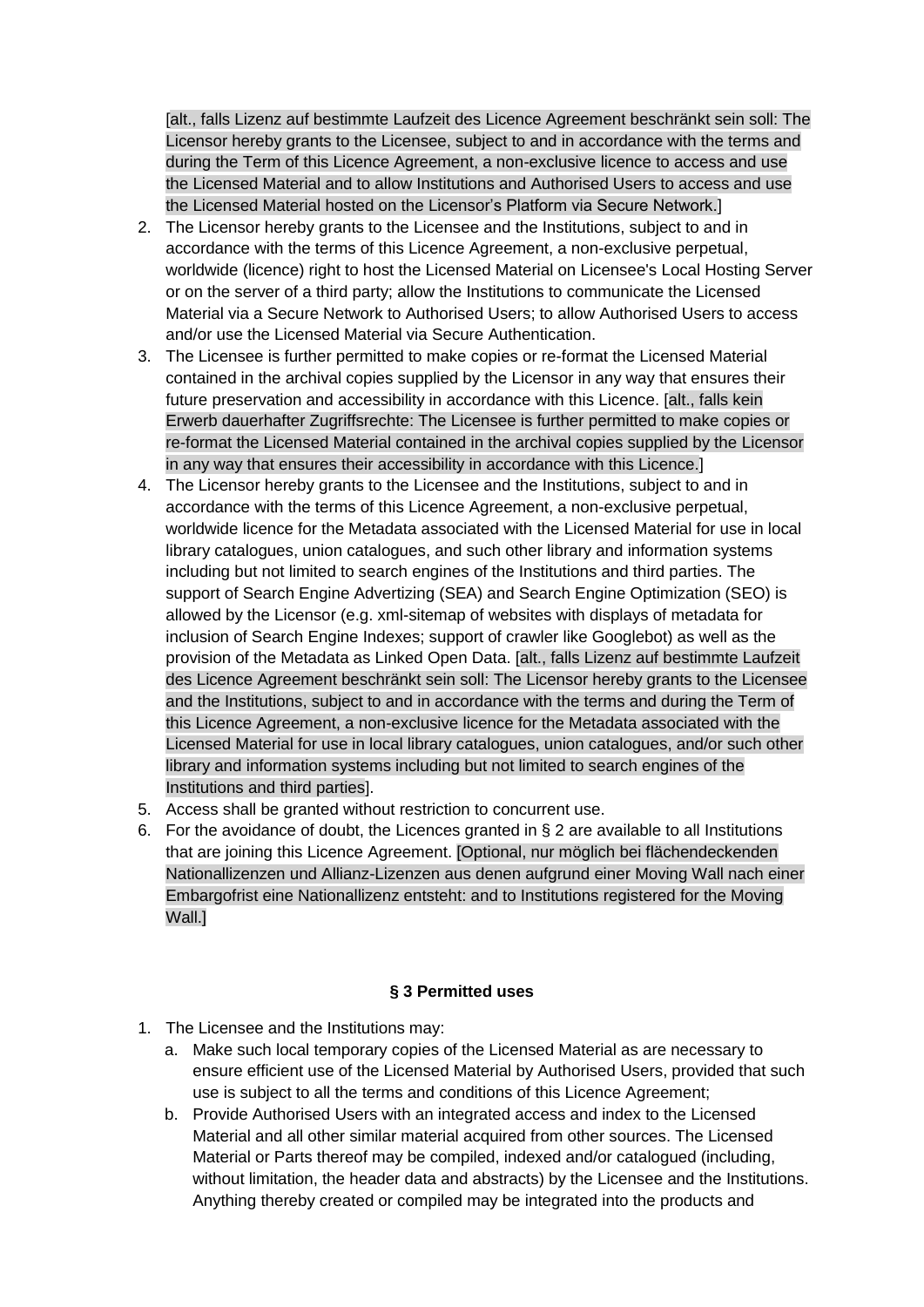services of the Institutions. Metadata may be integrated into any other library and information system (including but not limited to search engines of commercial corporations provided that the Metadata is not sold, lent, re-licensed, or distributed in any manner that violates the terms and conditions of the licence). The Licensed Material can be integrated without restriction (including, but not limited to) in digital course reserve collections, in virtual research environments in which authorised institutions participate as well as in the virtual specialised libraries operated by authorised institutions.

- c. The Licensed Material may be used for text and data mining to enhance services, to encourage scholarship, teaching and learning and to conduct research by the Licensee and Authorised Users according to the following principles, as long as the purpose is not to create a product for use by third parties that would substitute the Licensed Material: Raw data may be extracted from the Licensed Material. Text and data mining may be performed on the unchanged Licensed Material or on extracted data (including but not limited to reproducing, storing, adapting, assembling large collections or extracting substantial portions of data and analysing them). The raw data is research data and may be stored, published and distributed in any medium or form under any licence in order to ensure reproducibility and sustainability, as long as the Licensed Material cannot be reconstructed in its original, human readable form. The Licensor will cooperate with Licensee and Authorised Users as reasonably necessary in making the Licensed Material available in a manner and form most useful to the Licensee and Authorised Users. Attribution must be made to the Licensor in an appropriate manner and form.
- d. Supply to a user of another library (whether by post, fax or secure electronic transmission) a single copy of an electronic original of an individual document including any supplementary content published in connection to the document.
- e. Run test routines, verifying access to all licensed items. Testing conditions will be clearly defined. Usage generated by test runs will not be part of the usage statistics delivered.
- f. Allow Authorised Users to:
	- Access the Licensed Material by Secure Authentication in order to search, retrieve, display and view the Licensed Material;
	- Electronically save Parts of the Licensed Material;
	- Print out single copies of Parts of the Licensed Material;
	- Incorporate Parts of the Licensed Material in printed and electronic course packs, study packs, resource lists and in any other material (including but not limited to multi-media works) and/or in virtual and managed environments (including but not limited to virtual learning environments, managed learning environments, virtual research environments and library environments) hosted on a Secure Network. Each item shall carry appropriate acknowledgement of the source, listing title and author.
	- Incorporate Parts of the Licensed Material in printed or electronic form in assignments and portfolios, theses and in dissertations ("the Academic Works"), including reproductions of the Academic Works for personal use and library deposit. Reproductions in printed or electronic form of Academic Works may be provided to sponsors of such Academic Works. Each item shall carry appropriate acknowledgement of the source;
	- Provide single printed or electronic copies of single Parts of the Licensed Material at the request of other individual Authorised Users;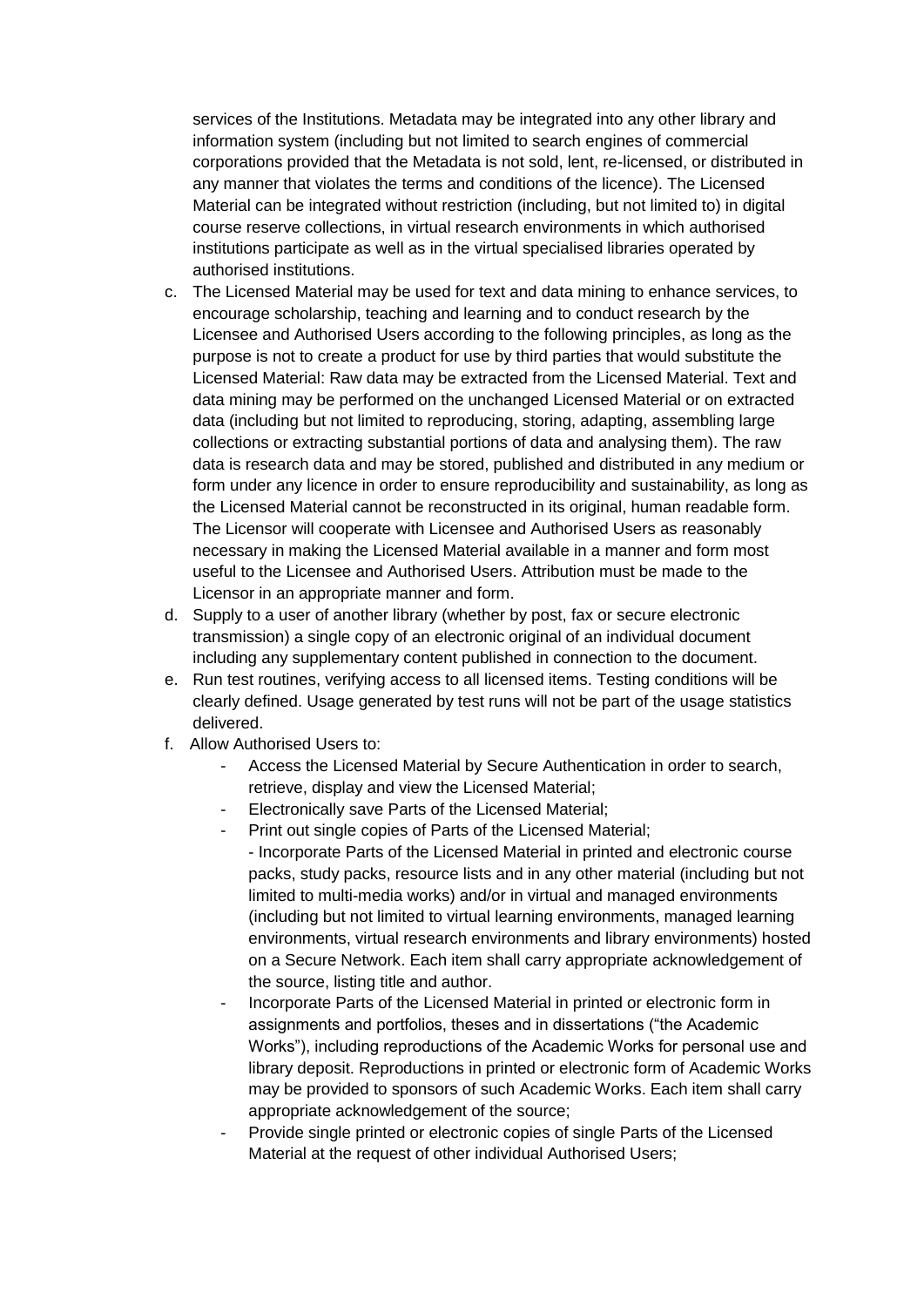- Provide single printed or electronic copies of single Parts of the Licensed Material to third-party colleagues for their scholarly, educational, scientific or research use;
- Display, download and print Parts of the Licensed Material for the purpose of promotion of the Licensed Material, testing of the Licensed Material, or for training other Authorised Users;
- Publicly display or publicly perform Parts of the Licensed Material as part of a presentation at a seminar, conference, workshop, or other such similar activity;
- Deposit in perpetuity the learning and teaching objects as referred to in § 3.1.b on servers operated by the Institution or Licensee. The use of such material shall be limited to Authorised Users.
- g. Course packs in non-electronic, non-print perceptible form, such as Braille, may also be offered to Authorised Users;
- h. In case of technical breakdowns (including but not limited to downtimes of the Licensor's Platform or to incorrect administered IP ranges) provide Institutions or Authorised Users with electronic copies of single Parts of the Licensed Material.
- 2. Authors from Institutions are granted permission free of charge to store their articles which are part of the Licensed Material in the form published by the Licensor (e.g. PDF) without time embargo in an institutional or discipline-specific repository of their choice and to make them available in Open Access. The same permission is granted to Institutions to which the respective authors are affiliated. The Licensor agrees to provide free advice and technical support to authorised Institutions regarding the identification and delivery of relevant article data and full texts, including digital objects for integration into the relevant repository at no additional costs.

For the avoidance of doubt, it is the intent of the Licensee and the Licensor that Authors are third party beneficiaries of this provision. Nothing in § 3.2. shall eliminate or limit any other rights that any Author or Institution may have to deposit, host or make available the work published by Licensor.

This provision shall survive termination of this Agreement for any reason.

## **§ 4 Restrictions**

- 1. Save as provided herein, Licensee, the Institutions and Authorised Users may not:
	- **a.** Sell or resell the Licensed Material unless the Licensee, an Institution or an Authorised User has been granted prior written consent by the Licensor to do so;
	- **b.** Remove, obscure or modify copyright notices, text or source acknowledgment or other means of identification or disclaimers as they appear;
	- **c.** Alter, adapt or modify the Licensed Material, except to the extent necessary to make it perceptible on a computer screen, or as otherwise permitted in this Licence Agreement. For the avoidance of doubt, no alteration of the words or their order is permitted;
	- **d.** Display or distribute any Part of the Licensed Material on any electronic network, including without limitation the Internet and the World Wide Web, and any other distribution medium now in existence or hereinafter created, other than by a Secure Network or unless permitted under this Licence Agreement:
	- **e.** Use all or any Part of the Licensed Material for any Commercial Use.
- 2. This clause shall survive termination of this Licence Agreement for any reason.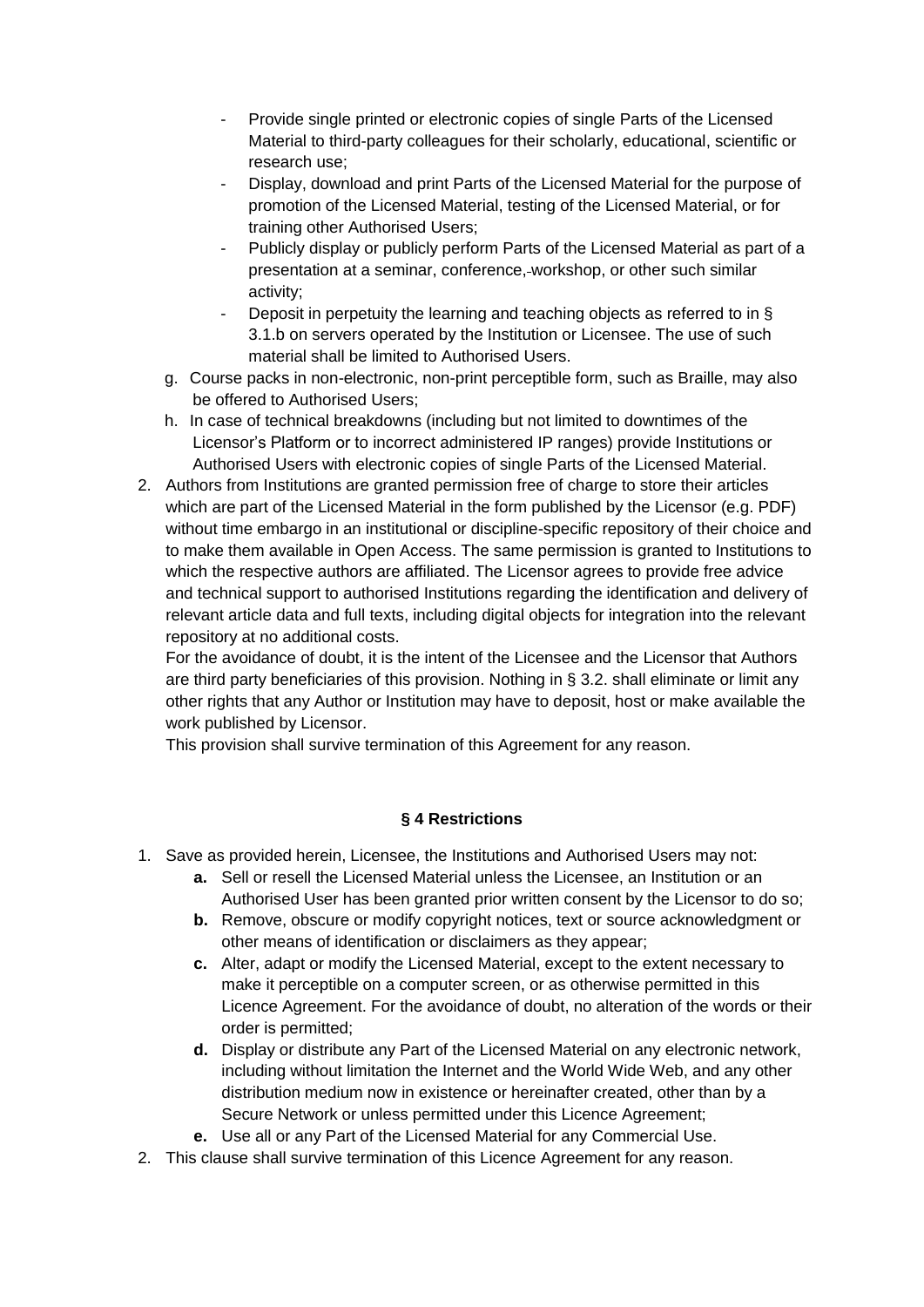## **§ 5 Responsibilities of the Licensor**

- 1. The Licensor agrees to:
	- a. Make the Licensed Material perpetually available to the Licensee, Institutions and Authorised Users from the commencement of this Licence Agreement and after termination of this agreement at no additional cost on the Licensor's Platform by Secure Authentication as defined in Schedule 4;
	- b. Make the Licensed Material available to the Licensee, the Institutions and Authorised Users at all times and on a twenty-four hour basis, save for routine maintenance, and to restore access to the Licensed Material as soon as possible in the event of an interruption or suspension of the service (the access interruption shall not exceed 1% in total of a calendar year), as defined in Schedule 4;
	- c. Ensure that the relevant server or servers have adequate capacity and bandwidth to support the usage of the Institutions at a level commensurate with the standards of availability for information services of similar scope operating via the World Wide Web, as such standards evolve from time to time over the term of this Licence Agreement, as defined in Schedule 4;
	- d. Make the Licensed Material (incl. fulltext, all digital objects, metadata) available on request by Licensee or any Institution for Local Hosting on the Licensee's Hosting Server, the Institutions Hosting Server or on the server of a third party at no additional costs;
	- e. Deliver the Licensed Material to Licensee as specified below - in case of current content provided for Local Hosting immediately after publication;

- in case of post-cancellation archival rights no later than six months after cancellation/publication;

- in case of withdrawal of Licensed Material or any part of it before removal from Licensor's Platform;

in case of termination of this agreement immediately after termination; in other cases within three months after the request has been made;

- f. Deliver and make accessible the Licensed Material in a format according to the standards as defined in Schedule 5.
- g. Supply the correct and complete Metadata and updates at the same time when the Licensed Material is made available in machine-readable form (preferably UTF-8), both at no additional costs. The Metadata shall be delivered as specified in Schedule 5.
- h. Provide electronic product documentation to the Licensee free of charge. The Licensor will allow copies of all documentation to be made and distributed by the Licensee to the Institutions and Authorised Users provided it is either duplicated in full, or a proper ownership acknowledgement and acknowledgement of Source is included;
- i. Provide the standards, services and statistics set out in Schedule 4.
- j. Maintain the confidentiality of any data relating to the usage of the Licensed Materials by the Licensee, Institutions and its Authorised Users. Such data may be used solely for purposes directly related to the Licensed Materials and may only be provided to third parties in aggregate form without reference to Authorised Users or Institutions. Raw usage data, including but not limited to information relating to the identity of specific users and/or uses, shall not be provided to any third party.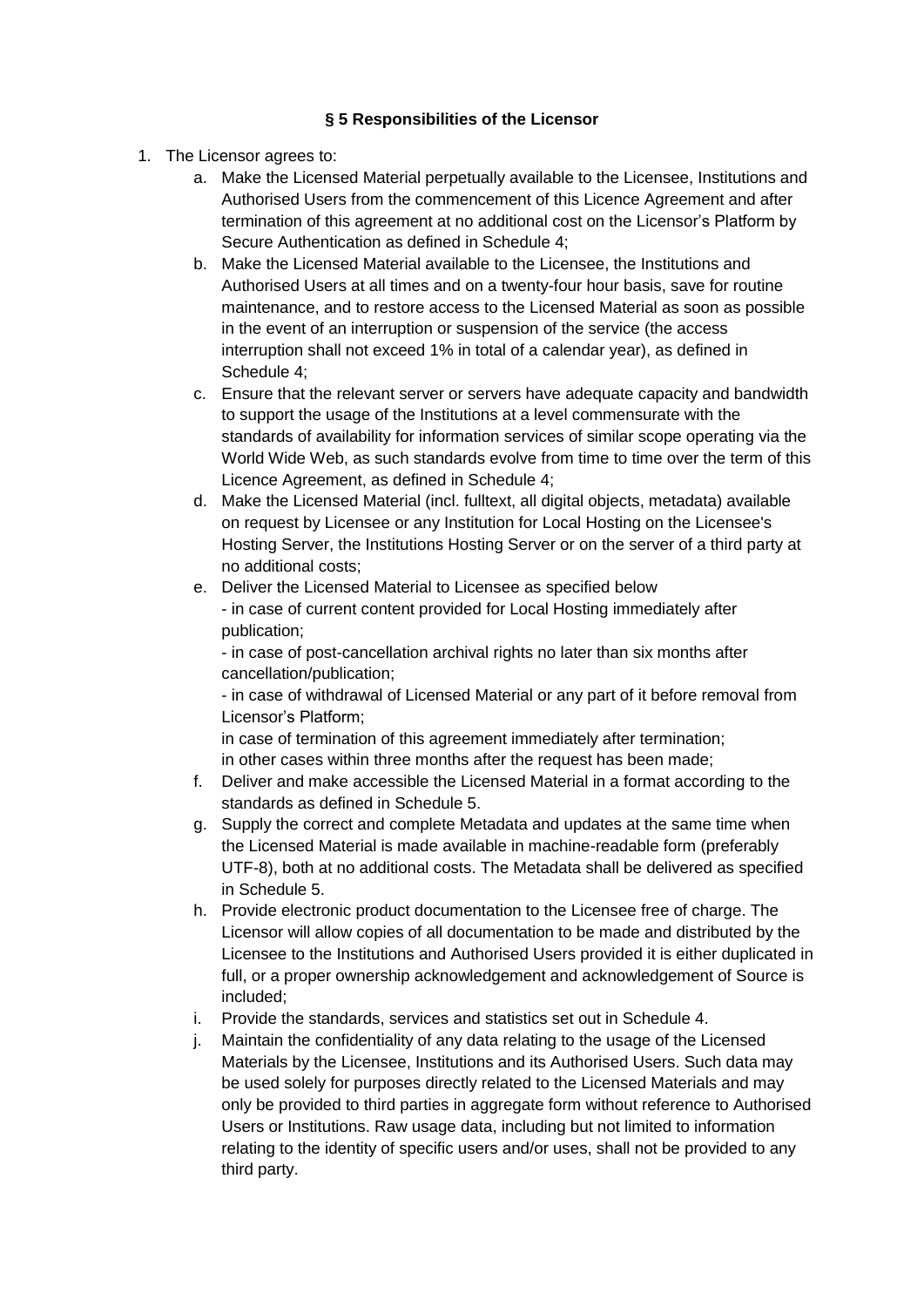k. In the event that the Licensor offers an open access option to its authors, the Licensor will report to the Licensee annually the number of works published under the open access option by all authors. [Optional: Licensor will enter into good faith discussions with Licensee concerning mechanisms by which the open access publication fees received by Licensor can offset the fees paid by Licensee, with the goal of reducing such fees in proportion to the revenue received through such open access publication fees.]

## **§ 6 Responsibilities of the Licensee and the Institution**

- 1. The Licensee agrees to:
	- a. Provide lists of valid IP addresses to the Licensor and update those lists on a regular basis;
	- b. Use reasonable efforts to provide Institutions und Authorised Users with appropriate notice of the terms and conditions under which access to the Licensed Material is granted under this Licence Agreement,
- 2. The Institutions agree to:
	- a. Issue passwords or other access information only to Authorised Users and use all reasonable efforts to ensure that Authorised Users do not divulge their passwords or other access information to any third party.
	- b. Use all reasonable efforts, including without limitation by use of Secure Authentication, to ensure that only Authorised Users are permitted access to the Licensed Material;
- 3. The Licensee and the Institutions agree to:

Use all reasonable efforts to monitor compliance with the terms of this Licence Agreement and notify the Licensor and provide particulars - to the extent that this is not prohibited by existing data protection rules - on becoming aware of any of the following:

- Any unauthorised access to or use of the Licensed Material or unauthorised use of any of the Institution's password(s);

- Any breach by an Institution or an Authorised User of the terms of this Licence Agreement. Upon becoming aware of any breach of the terms of this Licence Agreement, the Licensee or the Institution further agree to promptly and fully investigate and initiate disciplinary procedures in accordance with the Licensee's or Institution's standard practice and to use all reasonable efforts to ensure that such activity ceases and to prevent any recurrence.

## **§ 7 Licence Fee**

- 1. The Licensor will invoice Licensee and/or Institutions for the Licence Fee payable at the addresses specified in Schedule 3.
- 2. The licence model and the terms of payments to the Licensor are set out in Schedule 3 hereto.

## **§ 8 Term and termination**

1. This Licence Agreement shall commence on the date of signature and will remain in full force and effect in perpetuity. [alt., falls Lizenz auf bestimmte Laufzeit des Licence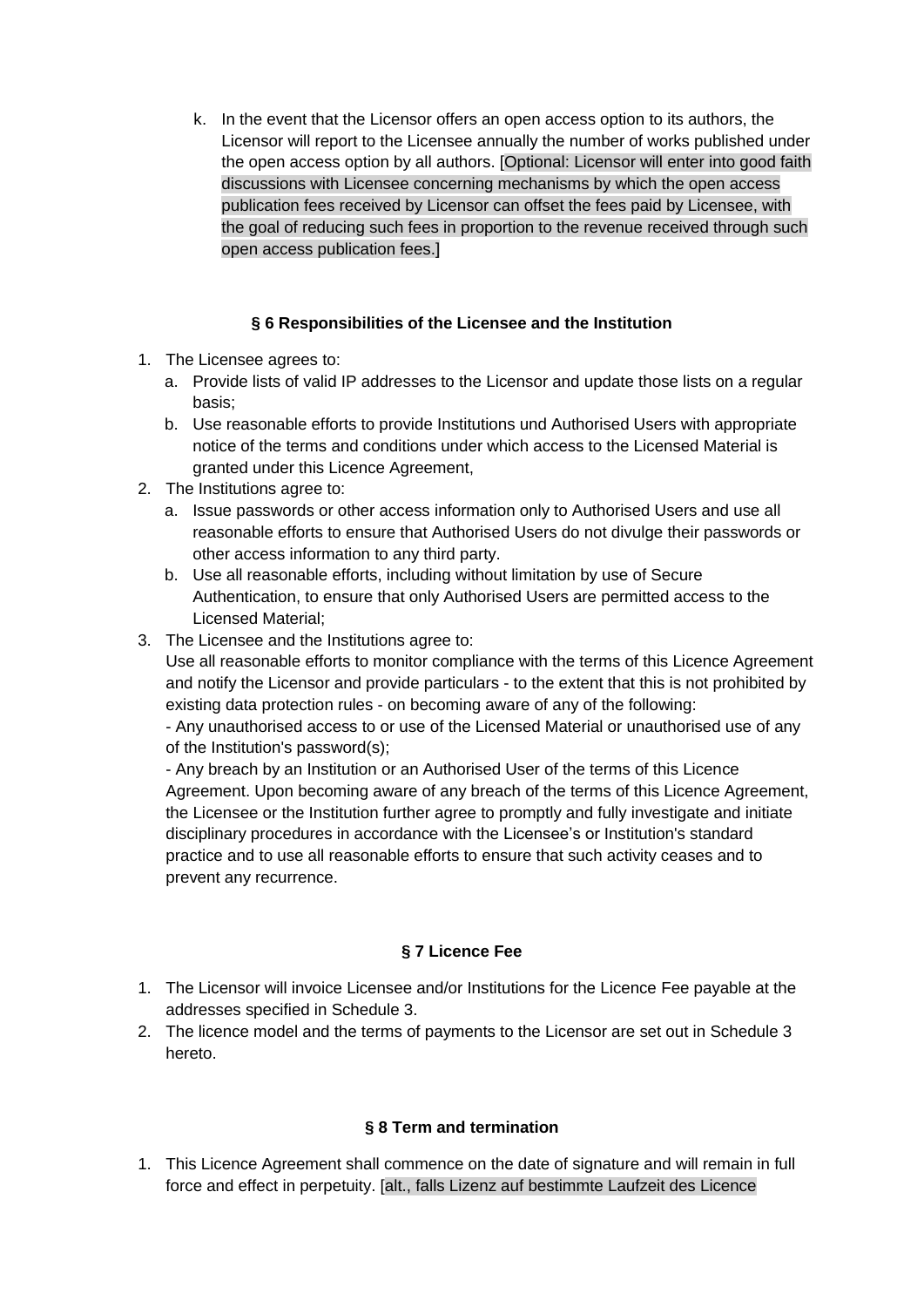Agreement beschränkt sein soll:: This Licence Agreement shall commence on the date of signature and continue until [insert date].]

- 2. The Licensee may terminate this Agreement by giving notice to the Licensor two months prior to the first anniversary date of this Agreement. The same applies to terminations in subsequent years.
- 3. Any Institution may terminate its participation by giving notice directly and via the Licensee to the Licensor two months prior to the first anniversary date of this Agreement. The same applies to terminations in subsequent years.
- 4. Any party may terminate this Agreement at any time, if a material breach or repeated other breaches of any obligations by the other party under this Agreement were not remedied within a period of thirty (30) days after the receipt of a written notice identifying the nature of the breach.
- 5. Upon material breach or repeated other breaches of an Institution or its Authorised Users, the Licensor shall cease to authorise online access to the Licensed Material only by the Institution responsible for the breach and the Authorised Users affiliated to it.
- 6. [für Lizenzen mit Archivrechten nach Beendigung des Licence Agreement] After termination of this Agreement the Licensor shall provide (at the option of the Licensee) the Licensee, the Institutions and its Authorised Users with access to and use of the Licensed Material. For the avoidance of doubt access and use of archival copies shall be subject to the terms and conditions as set out in § 3 and § 4 of this Agreement. In case of termination of this Agreement by the Licensor due to a material breach access to and use of the Licensed Material shall only be on Licensee's Local Hosting server according to § 2.2.
- 7. On termination of this Agreement by the Licensee due to a material breach or repeated other breaches by the Licensor, the Licensor will reimburse the Licensee a pro rata proportion of the then remaining Licence Fee for the unexpired part of the Subscription Period

## **§ 9 Acknowledgement and protection of Intellectual Property Rights**

- 1. Licensee acknowledges that all Intellectual Property Rights in the Licensed Material are the property of the Licensor or duly licensed to the Licensor and that this Licence Agreement does not assign or transfer to the Licensee any right, title or interest therein except for the right to access and use the Licensed Material in accordance with the terms and conditions of this Licence Agreement.
- 2. For the avoidance of doubt, the Licensor hereby acknowledges that any database rights created by the Licensee or the Institutions as a result of Local Hosting, text mining or data mining of the Licensed Material shall be the property of the Licensee, or the Institution.

## **§ 10 Representation, warranties and indemnification**

- 1. The Licensor guarantees to the Licensee that the Licensed Material and all Intellectual Property Rights therein are owned by or licensed to the Licensor and that the Licensed Material used as contemplated in this Licence Agreement does not infringe any Intellectual Property Rights of any natural or legal person.
- 2. The Licensor agrees that the Licensee, Institution or Authorised User shall have no liability and the Licensor will indemnify, defend and hold the Licensee, Institution or Authorised User harmless against any and all damages, liabilities, claims, causes of action, legal fees and costs incurred by the Licensee, Institution or Authorised User in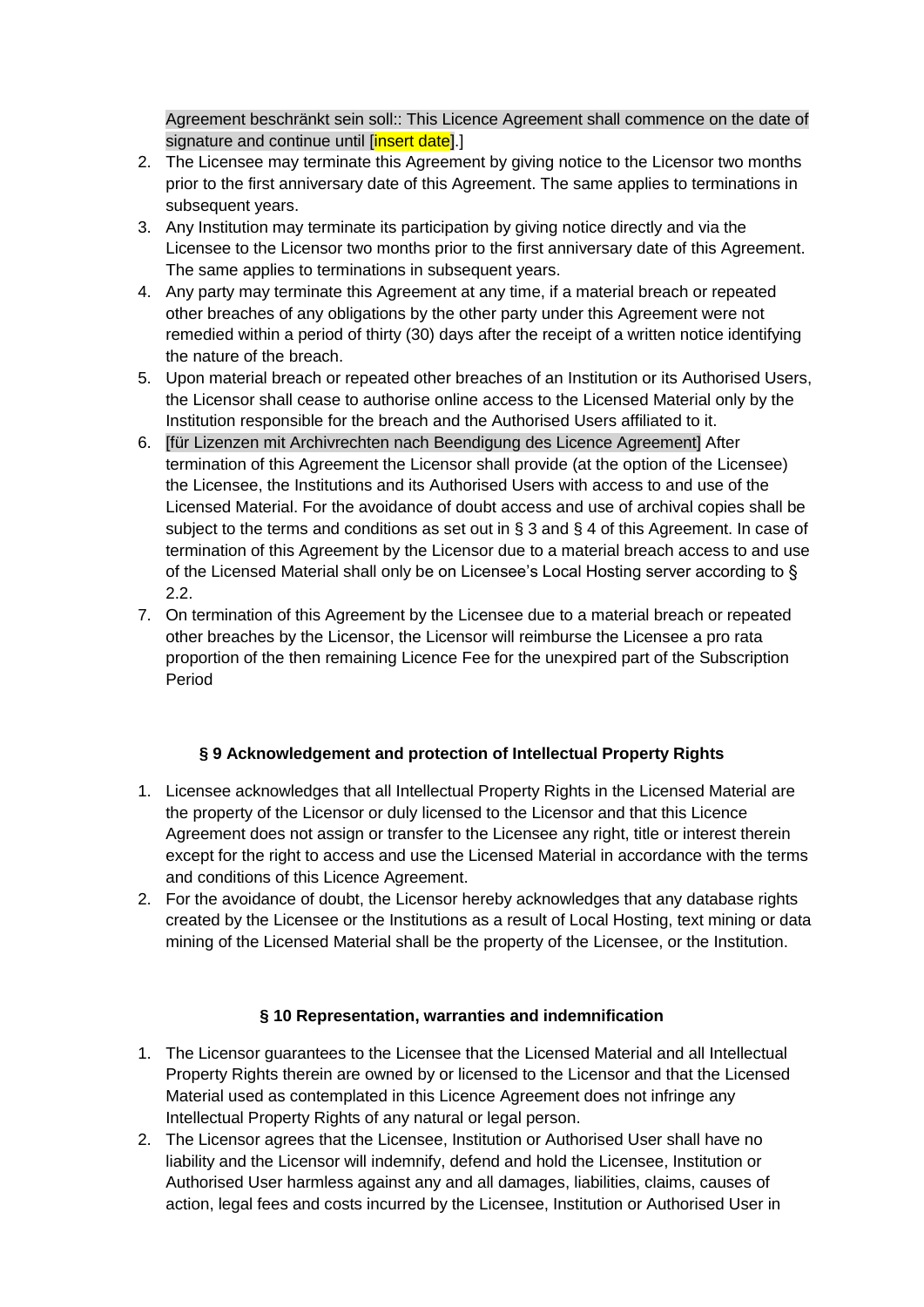defending against any third party claim of Intellectual Property Rights infringements or threats of claims thereof with respect of the Licensee's, the Institution's or Authorised User's use of the Licensed Material, provided that:

- The use of the Licensed Material has been in full compliance with the terms and conditions of this Licence Agreement;
- The Licensee, Institution or Authorised User provides the Licensor with prompt notice of any such claim or threat of claim;
- The Licensee, Institution or Authorised User co-operates fully with the Licensor in the defence or settlement of such claim; and
- The Licensor has sole and complete control over the defence or settlement of such claim.
- 3. [Nur für Lizenzen ohne Archivrechte] The Licensor reserves the right to change the content (including removal of an entire journal on ceasing to have the right to publish), presentation, user facilities or availability of Parts of the Licensed Material and to make changes in any software used to make the Licensed Material available at its sole discretion. The Licensor shall give written notice to the Licensee and Institution of any substantial change to the Licensed Material. If the change results in the Licensed Material being no longer deemed useful by the Licensee, the Licensee may within sixty days of such notice treat such changes as a material breach of this Licence. Licensee may alternatively claim an appropriate, proportionate reduction of Licence Fee with regard to the remaining Licensed Material.
- 4. The Licensor reserves the right at any time to withdraw from the Licensed Material any item or Part of an item which it has reasonable grounds to believe infringes copyright or is defamatory, obscene, unlawful, or otherwise objectionable. The Licensor shall give written notice to the Licensee and Institution of such withdrawal. If the withdrawal results in the Licensed Material being no longer deemed useful by the Licensee, the Licensee may within sixty days of such notice treat such changes as a material breach of this Licence. Licensee may alternatively claim an appropriate, proportionate reduction of Licence Fee with regard to the remaining Licensed Material.
- 5. While the Licensor has no reason to believe that there are any inaccuracies or defects in the information contained in the Licensed Material, the Licensor makes no representation and gives no warranty, express or implied, with regard to the information contained in, or any Part of, the Licensed Material including (without limitation) the fitness of such information or Part for any purposes whatsoever and the Licensor accepts no liability for loss suffered or incurred by the Licensee, an Institution or Authorised Users as a result of their reliance on the Licensed Material.
- 6. In no circumstances will the Licensor be liable to the Licensee for any loss resulting from a cause over which the Licensor does not have direct control, including but not limited to failure of electronic or mechanical equipment or communication lines, telephone or other interconnect problems, unauthorised access, theft, or operator errors.
- 7. The Licensee and Institutions shall notify the Licensor immediately, provide full particulars in the event that they become aware of any actual or threatened claims by any third party in connection with any works contained in the Licensed Material and do all things reasonably required to assist the Licensor in such claims. Upon such notification, or if the Licensor becomes aware of such a claim from other sources, the Licensor may remove such work(s) from the Licensed Material as long as this claim persists. Failure to report knowledge of any actual or threatened claim by any third party shall be deemed a breach of this Licence Agreement.
- 8. Nothing in this Licence Agreement shall make the Licensee or the Institutions liable for breach of the terms of this Licence Agreement by any Authorised User provided that the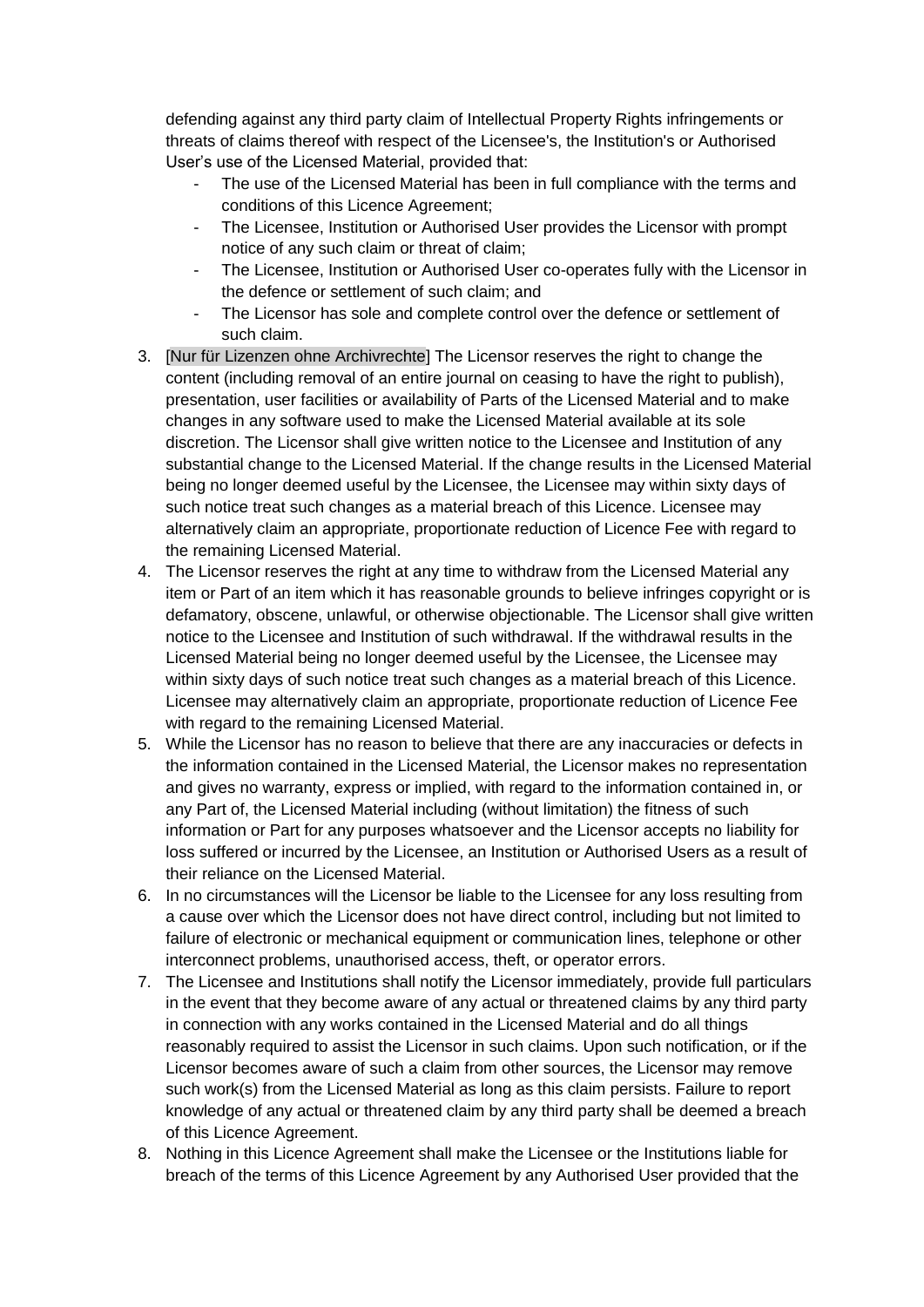Licensee or the Institution did not cause, knowingly assist or condone the continuation of such breach after becoming aware of an actual breach having occurred.

- 9. Save as provided for in § 10.2, neither the Licensee or the Institutions nor the Licensor shall be liable to the other in contract or negligence or otherwise for - Any special, indirect, incidental, punitive or consequential damages or - Loss of direct or indirect profits, business, contracts, revenue or anticipated savings or for any increased costs or expenses.
- 10. Save as provided for in § 10.2 the liability for damage from injury to life, body or health as well as the liability for damage caused intentionally or by gross negligence is unlimited. Apart from this neither party shall be liable to the other for slight or ordinary negligence, except in the event of negligence which leads to a breach of a contractual obligation, whose fulfillment is indispensable for the proper execution of the contract and on whose observance the contracting party may regularly rely (essential obligation). In case of slight or ordinary negligence which gives rise to a breach of a contractual obligation, however, the liability of all parties for breaching an essential obligation is limited to the damage which may be typically expected during the execution of this agreement.

## **§ 11 Force majeure**

- 1. Either party's failure to perform any term or condition of this Licence Agreement as result of circumstances beyond the control of the relevant party (including without limitation, war, strikes, flood, governmental restrictions, or power, telecommunications or Internet failures or damages to or destruction of any network facilities ["Force Majeure"] shall not be deemed to be, or to give rise to, a breach of this Licence Agreement.
- 2. If either party to this Licence Agreement is prevented or delayed in the performance of any of its obligations under this Licence Agreement by Force Majeure and if such party gives written notice thereof to the other party specifying the matters constituting Force Majeure together with such evidence as it reasonably can give and specifying the period for which it is estimated that such prevention or delay will continue, then the party in question shall be excused from the performance or the punctual performance as the case may be as from the date of such notice for so long as such cause of prevention or delay shall continue.

#### **§ 12 Assignment**

Save as permitted for under this Licence Agreement, neither this Licence Agreement nor any of the rights and obligations under it may be assigned by either party without obtaining the prior written consent of the other party, such consent shall not unreasonably be withheld or delayed. In any permitted assignment, the assignor shall procure and ensure that the assignee shall assume all rights and obligations of the assignor under this Licence Agreement and agrees to be bound to all the terms of this Licence Agreement.

#### **§ 13 Governing law and dispute resolution**

1. This Licence Agreement shall be interpreted and construed according to and governed by the laws of the Federal Republic of Germany. This Licence Agreement shall be deemed to specify the rights of Licensor, Licensee, the Institutions and Authorised Users under the German Copyright Law and other applicable legislation in Germany.[ Nur einfügen, wenn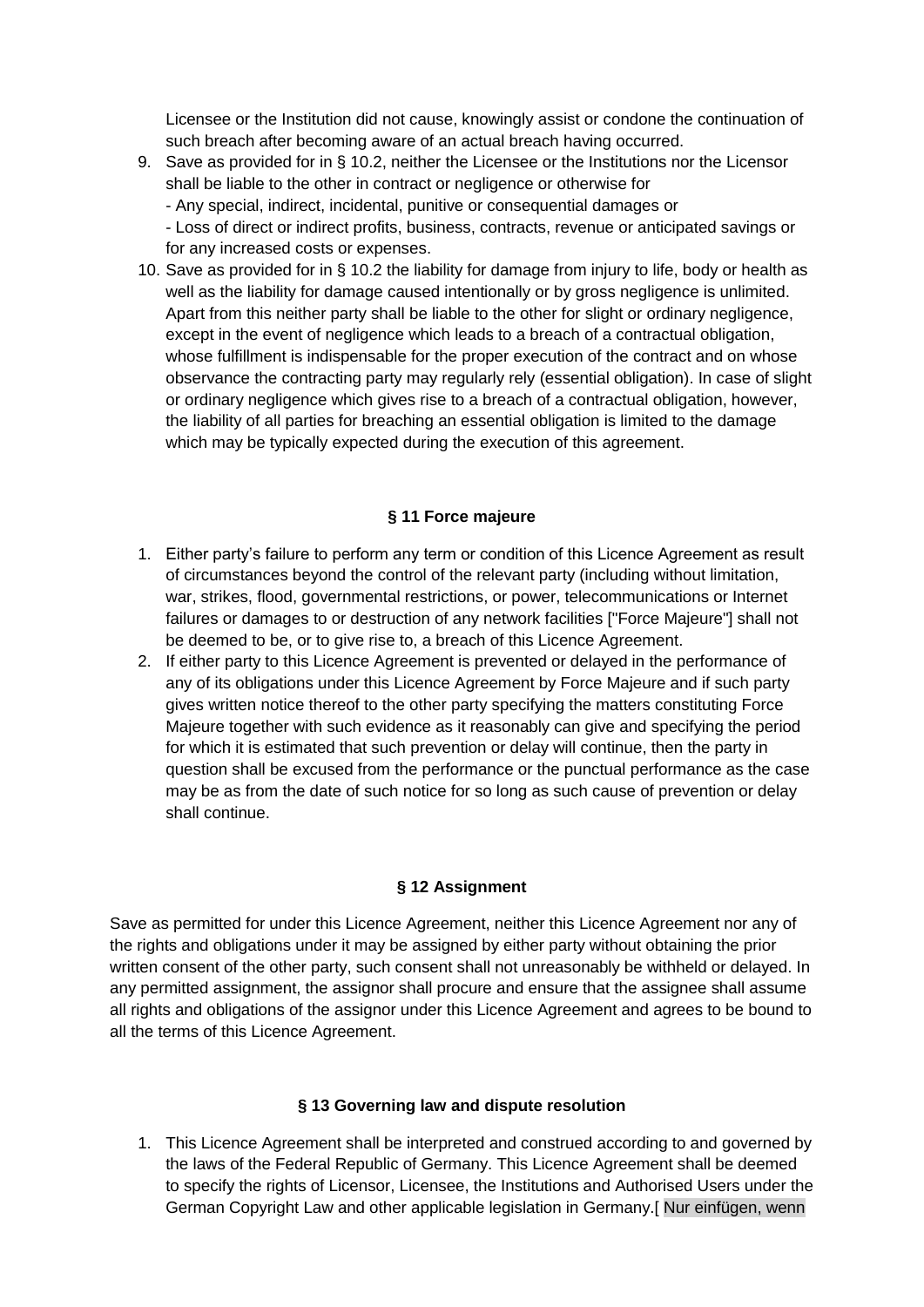keine Schiedsgerichtsklausel § 13 Nr. 3 vereinbart wurde: Exclusive place of jurisdiction for all disputes arising out of or in connection with this Licence Agreement shall be the principal place of business of Licensee in Germany].

- 2. The parties agree to use best efforts to resolve disputes in an informal manner, by decision of the Managing Director of the Licensor and the current Director of the Licensee.
- 3. All disputes arising out of or in connection with this Licence Agreement shall be finally settled under the Rules of Arbitration of the Court of Arbitration in [please specify]. The Court of Arbitration shall consist of three Arbitrators. The chairman must be a lawyer admitted to the bar of Germany having command of the language of Arbitration. Place of Arbitration shall be the principal place of business of the Licensee in Germany. Language of the arbitration shall be English. The Court of Arbitration shall apply German law as provided in § 13.1 of this Licence Agreement. Regarding the procedure, especially with respect to taking evidence, the Court of Arbitration shall apply German civil procedure law.

#### **§ 14 Notices**

All notices required to be given under this Licence Agreement shall be given in writing and sent to the relevant addressee at its address set out below, or to such other address as may be notified by either party to the other from time to time under this Licence Agreement, and all such notices shall be deemed to have been received seven (7) days after the date of posting in the case of recorded delivery or three (3) days after the date of despatch in the case of courier:

If to the Licensee:

#### **[insert Name and Adress of Licensee]**

If to the Licensor:

## **[insert Name and Adress of Licensor].**

## **§ 15 General**

- 1. This Licence Agreement and its Schedules constitute the entire agreement between the parties relating to the Licensed Material and supersede all prior communications, understandings and agreements (whether written or oral) relating to its subject matter and may not be amended or modified except by agreement of both parties in writing.
- 2. For the avoidance of doubt, in the event that any content included in the Licensed Material is in the public domain or has been issued under an open licence (e.g. Creative Commons), the Licensor shall not place access, use or other restrictions on that content beyond those found in the open licence, where applicable.
- 3. In the event that Licensor requires Authorised Users to agree to additional terms relating to the use of the Licensed Material ("click-through" licences) or otherwise attempts to impose terms on Authorised Users through online terms and conditions invoked by the mere use or viewing of the Licensed Material, such terms shall not materially differ from the provisions of this Licence Agreement. In the event of any conflict between such terms and this Licence Agreement, the provisions of this Licence Agreement shall prevail. For the avoidance of doubt, Authorised Users are not a party to this Licence Agreement.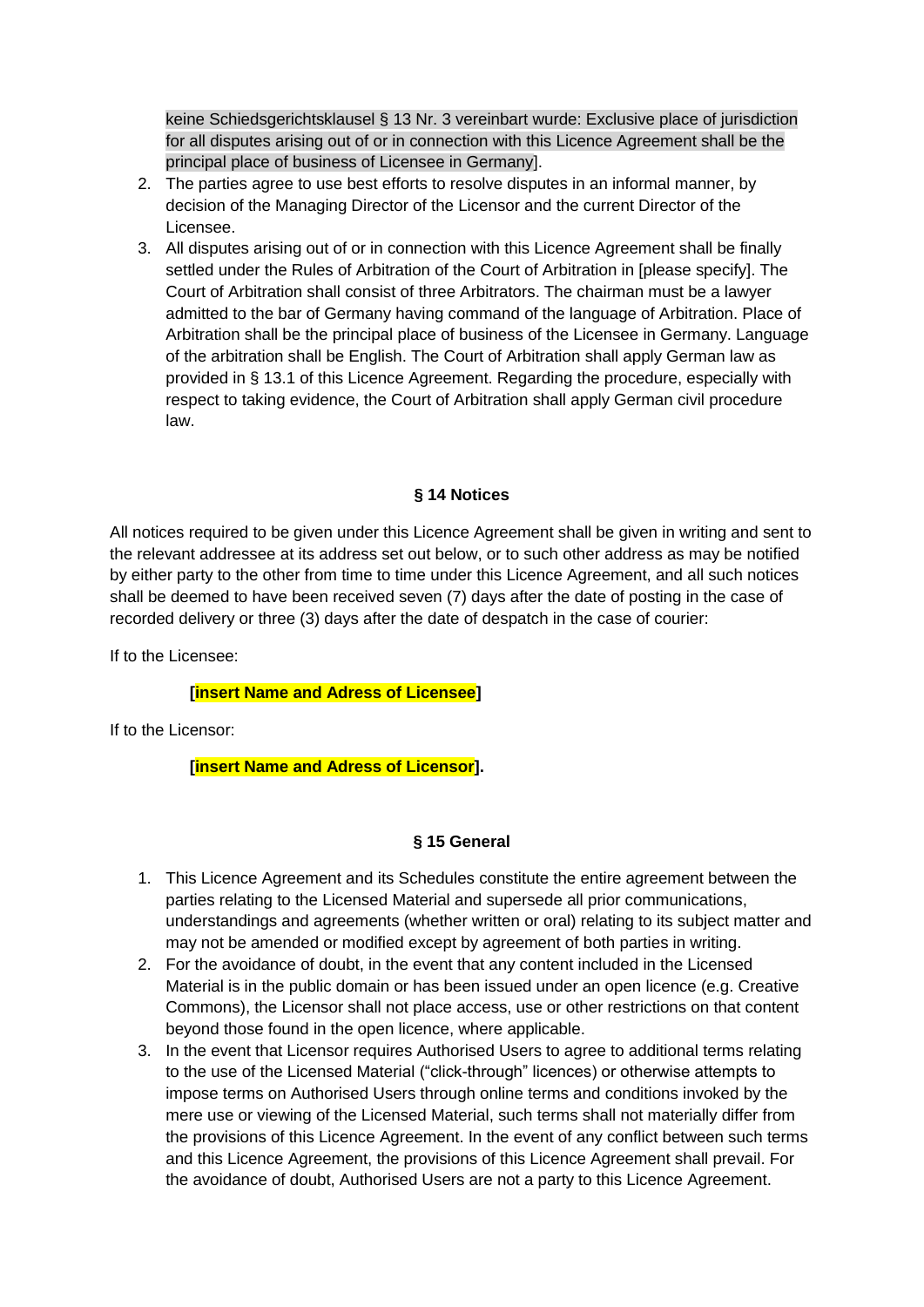- 4. The Schedules shall have the same force and effect as if expressly set in the body of this Licence Agreement and any reference to this Licence Agreement shall include the Schedules.
- 5. The invalidity or unenforceability of any provision of this Licence Agreement shall not affect the continuation in force of the remainder of this Licence Agreement.
- 6. The rights of the parties arising under this Licence Agreement shall not be waived except in writing. Any waiver of any of a party's rights under this Licence Agreement or of any breach of this Licence Agreement by the other party shall not be construed as a waiver of any other rights or of any other or further breach. Failure by either party to exercise or enforce any rights conferred upon it by this Licence Agreement shall not be deemed to be a waiver of any such rights or operate so as to bar the exercise or enforcement thereof at any subsequent time or times.
- 7. All indemnification obligations and perpetual licence rights shall survive the expiration or termination of this Licence Agreement.

IN WITNESS the hands of the above parties on the date first above written:

| for and on behalf of      | for and on behalf of             |
|---------------------------|----------------------------------|
| [insert Name of Licensor] | <b>[insert Name of Licensee]</b> |
| By                        | B٧                               |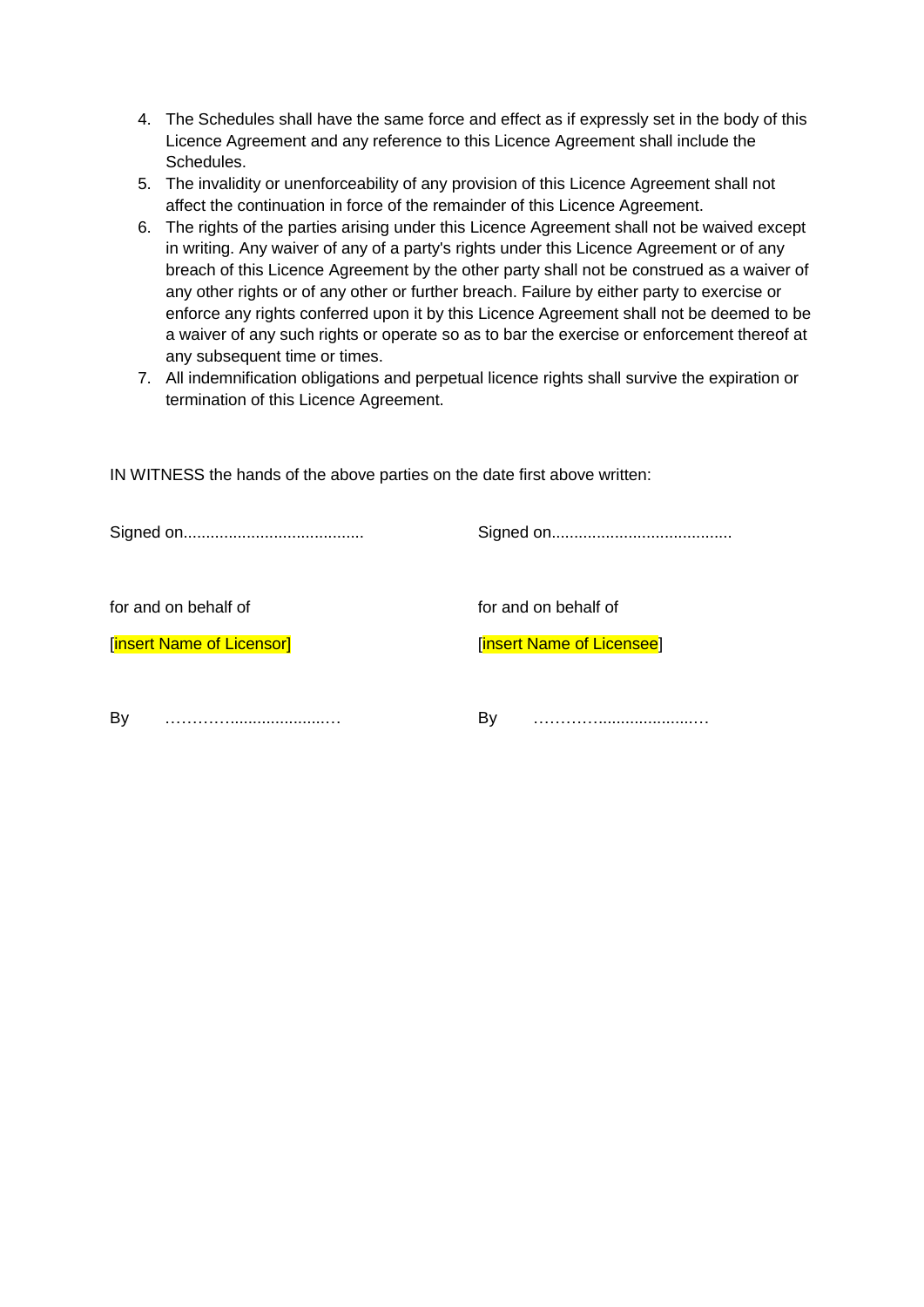## **SCHEDULE 1: Institutions**

This list will be delivered by Licensee and may be updated from time to time to reflect mergers between institutions, changes in the legal name of an institution and to include new institutions.

[List of Institutions]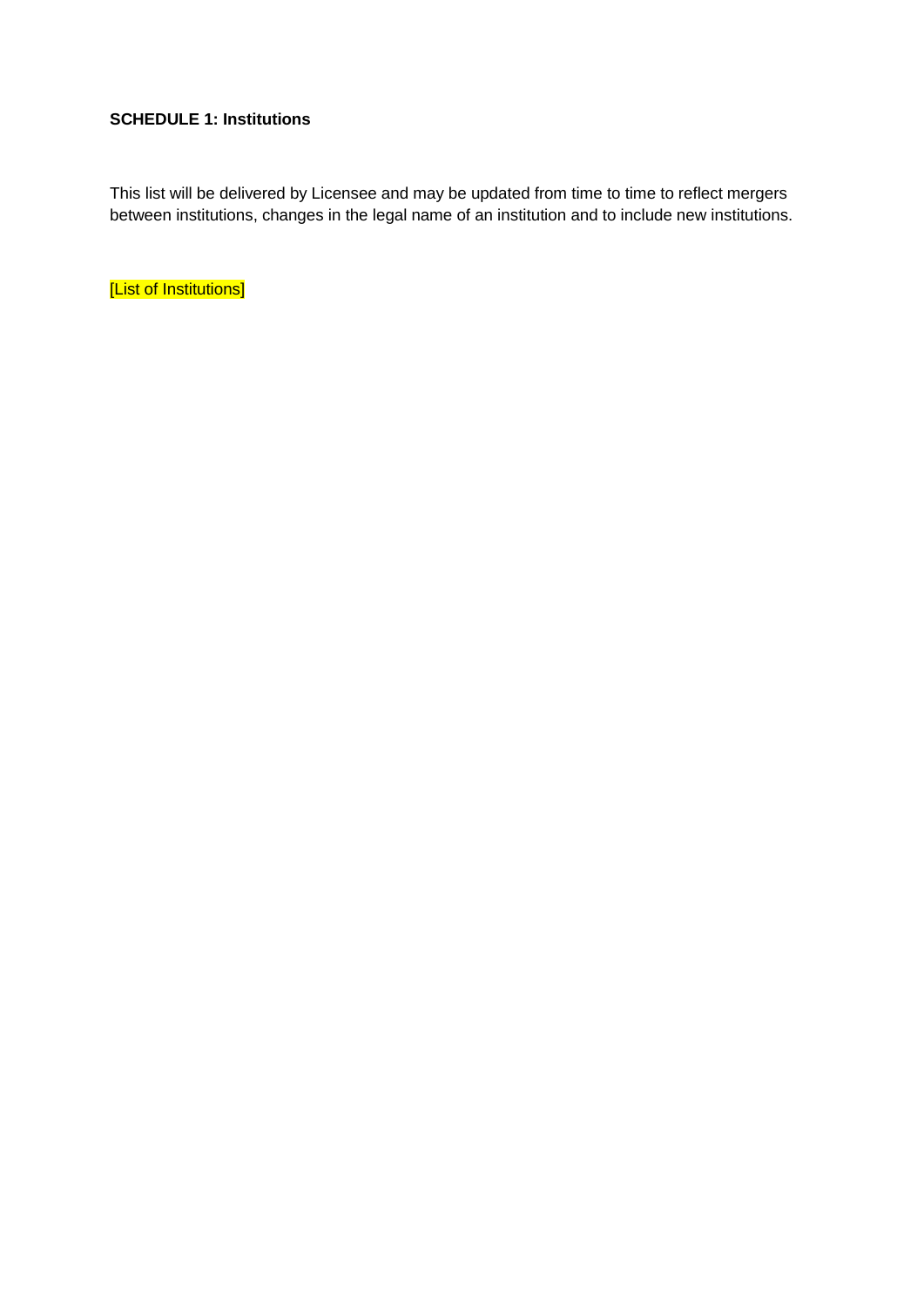## **SCHEDULE 2: Licensed Material**

The Licensed Material consists of the following titles:

| Journal title | <b>ISSN</b> | Fulltext available back to |
|---------------|-------------|----------------------------|
|               |             |                            |
|               |             |                            |
|               |             |                            |
|               |             |                            |
|               |             |                            |

#### **Machine-readable title list**

In addition, the Licensed Material is specified by a machine-readable title list (if applicable), provided by Licensor to Licensee at the time of signature of this Licence Agreement and updated regularly, but at least once a year.

The title list shall include separate entries for all previous titles, with their own set of identifiers and coverage dates corresponding to the period the titles were used.

The Licensor shall cooperate with providers of link resolvers and ERM systems, and share the machine-readable title lists with every update. The KBART Recommended Practice should be taken into account, see http://www.uksg.org/kbart.

The list includes all available entitlements (e.g. journals, books, monographic series) in a structured and machine-readable format (e.g. tab-delimited/CSV or XML encoded as UTF-8), including

|    | Column Name       | Format      | Description                              | Е-           | Current    | Journal          |
|----|-------------------|-------------|------------------------------------------|--------------|------------|------------------|
|    |                   |             |                                          | <b>Books</b> | Journals l | <b>Backfiles</b> |
|    |                   |             |                                          |              |            |                  |
| 1. | publication_title | string      | publication title                        | X            | X          | X                |
| 2. | title_id          | string      | Licensor specific token for this         |              |            |                  |
|    |                   |             | publication                              |              |            |                  |
|    |                   |             |                                          |              |            |                  |
| 3. | print_identifier  | string with | identifier of print version (i.e., ISSN, |              |            |                  |
|    |                   | hyphen      | ISBN, etc.)                              |              |            |                  |
|    |                   |             |                                          |              |            |                  |
| 4. | online_identifier |             | identifier of electronic version (i.e.,  |              |            |                  |
|    |                   |             | eISSN, eISBN, etc.)                      |              |            |                  |
|    |                   |             |                                          |              |            |                  |
| 5. | start_issue       | integer, no | first issue of licensed period           |              | X          | X                |
| 6. | start_volume      | double      | first volume of licensed period          |              | X          | X                |
|    |                   | issues nor  |                                          |              |            |                  |
| 7. | start_year        | double      | first year of licensed period            | X            | X          | X                |
|    |                   |             |                                          |              |            |                  |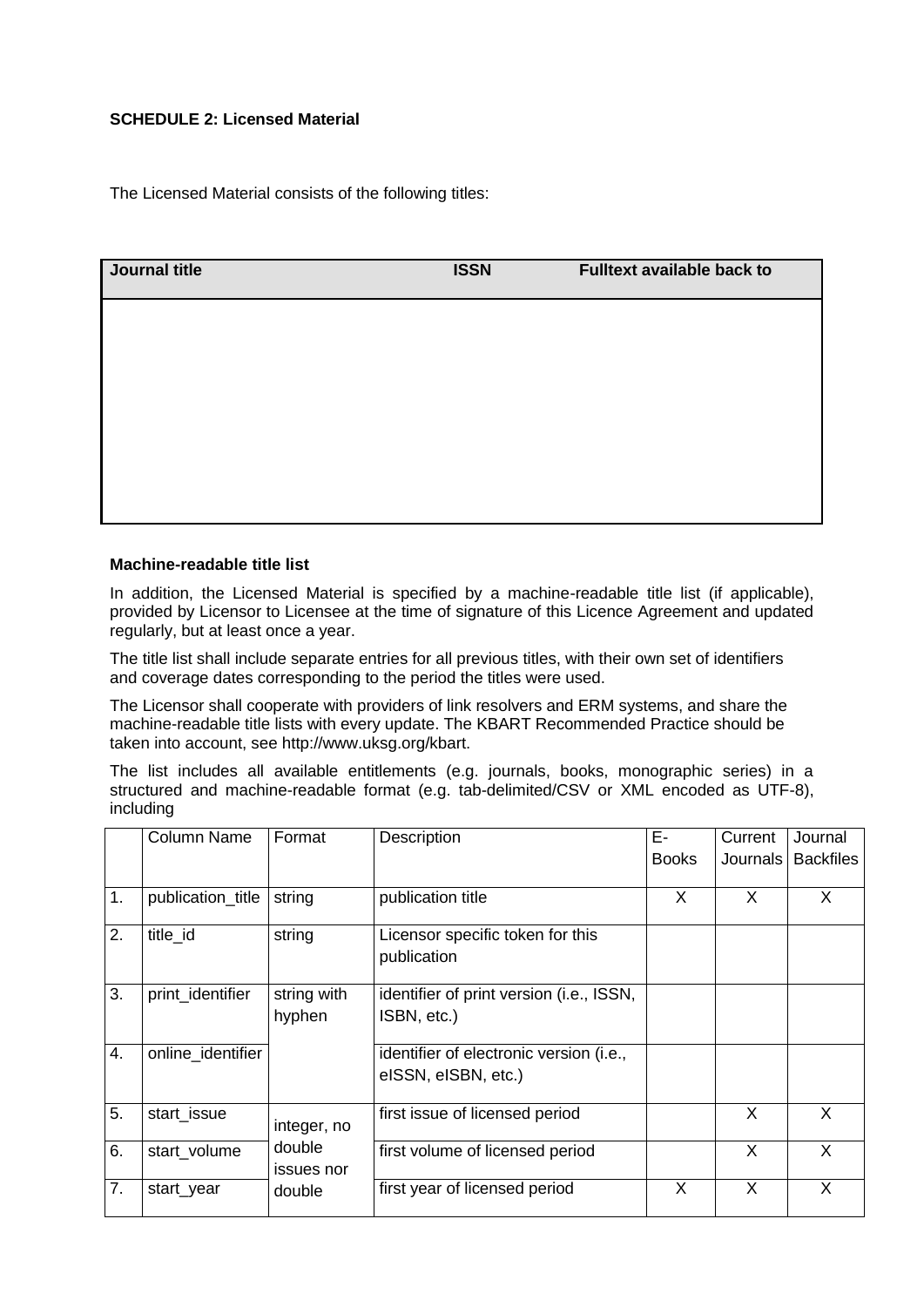| $\overline{8}$ . | end_issue     | volumes*                                    | last issue of licensed period (or<br>blank, if<br>coverage is to present)  |                |                | X |
|------------------|---------------|---------------------------------------------|----------------------------------------------------------------------------|----------------|----------------|---|
| 9.               | end_volume    |                                             | last volume of licensed period (or<br>blank, if<br>coverage is to present) |                |                | X |
| 10.              | end_year      |                                             | last year of licensed period (or<br>blank, if<br>coverage is to present)   |                |                | X |
| 11.              | moving_wall   | $+/-<$ n>V<br>$+/-<$ n>M<br>$+/- < n>$   ** | moving wall of licensed period                                             |                |                |   |
| 12.              | title_url     | string                                      | title-level URL                                                            | $\overline{X}$ | $\overline{X}$ | X |
| 13.              | Licensor_name | string                                      | Licensor                                                                   |                |                |   |
| 14.              | place         | string                                      | place of Licensor                                                          |                |                |   |
| 15.              | first_author  | string                                      | first author (for monographs)                                              |                |                |   |
| 16.              | ZDB-id        | string                                      | ZDB-ID if known                                                            |                |                |   |
| 17.              | remarks       | string                                      | remarks by Licensor                                                        |                |                |   |

\* avoid double issues, double volumes or double years, e.g. if start\_issue was 1 / 2 or 1-2 preferably output start\_issue:1

\*\* meaning only/excluding the most recent <n> (M)onths, (Y)ears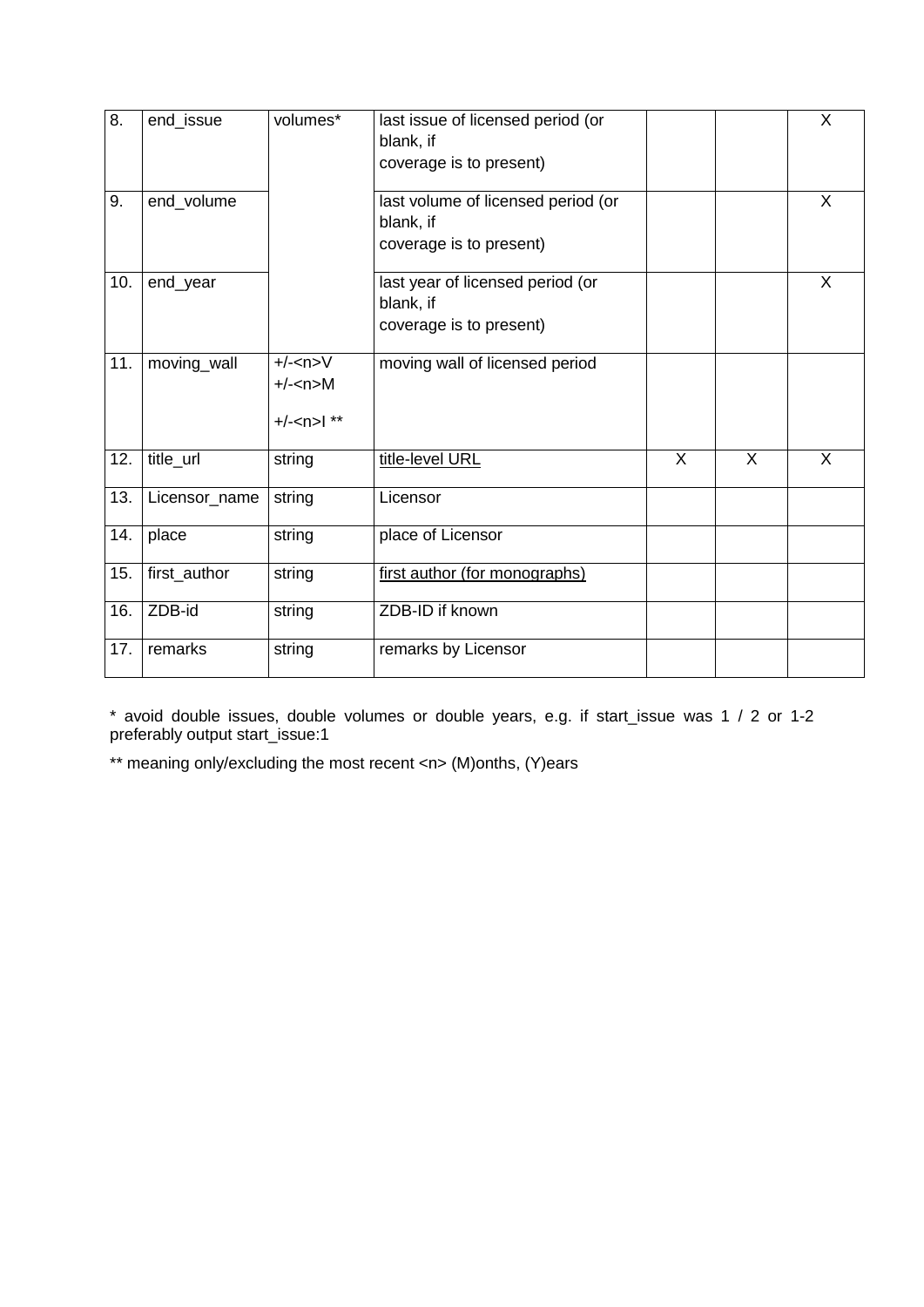#### **SCHEDULE 3: Licence Model/ Licence Fee**

## 1. Licence Model: [Beschreibung des Lizenzmodells, ggf. unter Beachtung der Allianz-Grundsätze]

#### Moving Wall:

Authorised Institutions are free to join the Moving Wall by following a registration process. Thereby the joining Institution acknowledges and agrees to the terms and conditions of this framework agreement, especially the permitted uses and restrictions. The Licensed Material contained in the Moving Wall can then be viewed within their own IP range and is available for their local indexes and archives. Included in the licence fee is free access to these archives on the vendor's servers for all authorised institutions, generally with no time limit.

2. Licensee shall cause the Licensor to be paid the total Licence Fee of (in words: \_\_\_\_\_\_\_\_\_\_\_\_\_) as payment for the Licensed Material and the Metadata and the rights granted in this Agreement.

The total amount is due and payable within 60 days from the date of the receipt of the invoice.

Publisher shall pay any direct taxes for the grant of rights according to this License Agreement, insofar as the Publisher is liable to pay the tax according to the law of the taxraising state. The Licensee may deduct from the gross price any withholding taxes (in particular withholding tax pursuant to § 50a Income Tax Act "Quellensteuer") and pay them to the tax authorities unless a valid certificate of exemption is provided by the Publisher.

## **3. [insert Name and Address of Licensee]**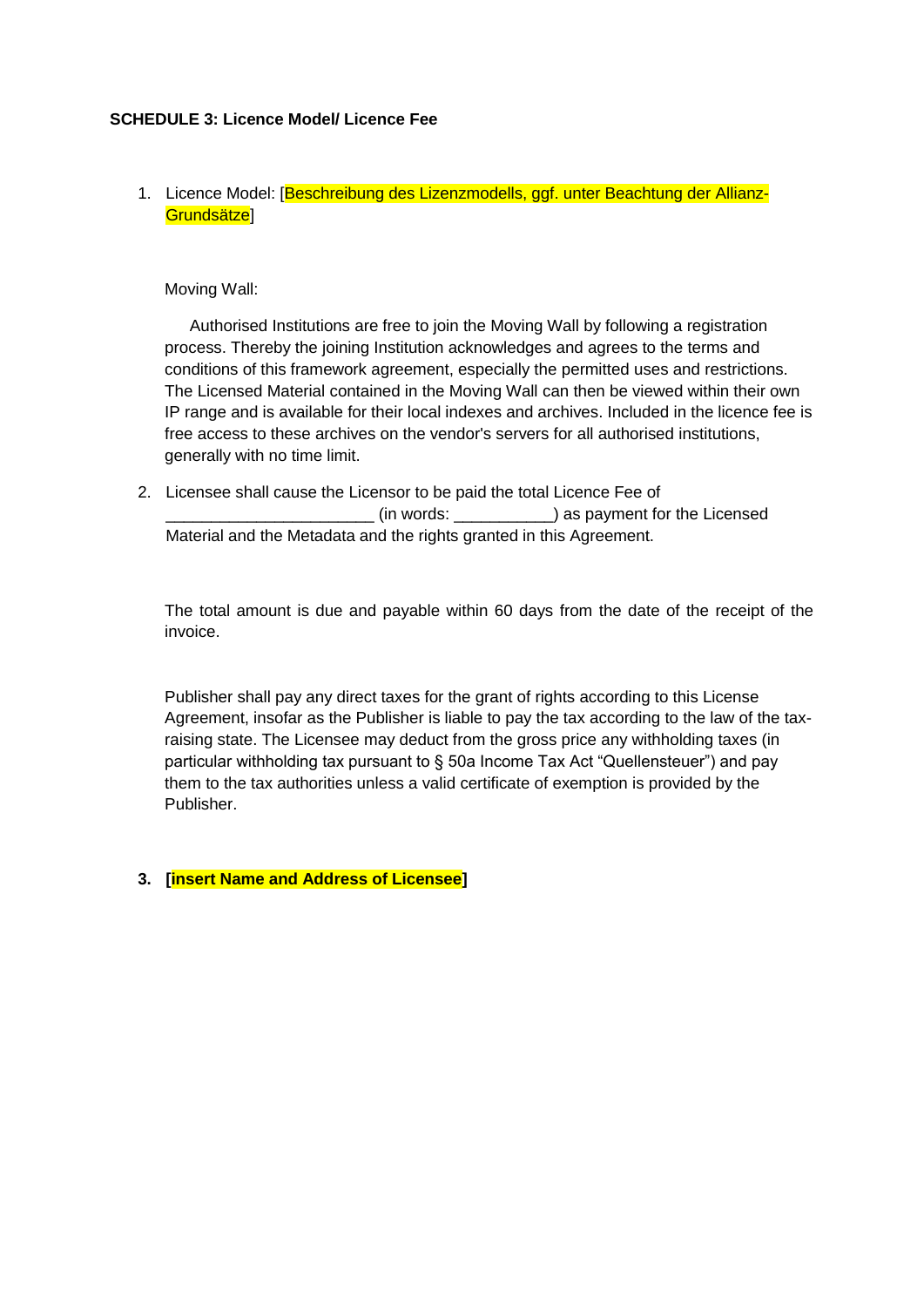#### **SCHEDULE 4: Standards, Services and Statistics**

- 1. Usage statistics shall be provided compliant with the most recent release of the COUNTER Code of Practice organised by month, whereby the statistics are to separately list the use of the individual titles by each authorised Institution and for non-university research organisations, for the individual institutes or subunits and for individual subjects according to § 1.1.b if applicable. Usage statistics for the use by individual subjects shall not include any personal data. The Licensor shall support automatic enquiry of usage statistics through standard interfaces (e.g. SUSHI). The statistic reports indicate the use of the backfiles separately from the use of current volumes if applicable and must be supplied not later than three weeks after the end of each quarter. The usage statistics shall include the identifier of the Institutions supplied by licensee (WIB-number).
- 2. Secure Authentication methods shall include Shibboleth, Internet Protocol (IP) ranges as well as authentication with username and password or other methods that are to be agreed upon in writing between the Licensor, the Licensee and the Institutions. The use of proxy servers is permitted as long as any proxy server IP addresses provided limit remote or off-campus access to Authorised Users.
- 3. Customer support services to Licensee, Institutions and Authorised Users must be provided via e-mail or phone, including answering e-mail inquiries relating to the use, functionality and content of the Licensed Material within 24 hrs of request. In case of outage access shall be reinstated within 48 hrs of request. Any subsequent day of outage shall result in a proportionate refund of the Licence Fee. Licensor informs Licensee and Institutions of expected outages via e-mail or RSS feeds.
- 4. Documentation: The Licensor shall provide electronic product documentation to the Licensee and the Institutions free of charge. The Licensor will allow copies of all documentation to be made and distributed by the Licensee and the Institutions to Authorised Users provided it is either duplicated in full, or a proper ownership acknowledgement and acknowledgement of Source is included.
- 5. In case of *A&I databases*: Outbound Linking: Licensor enables outbound OpenURL links for all records. These links include all relevant bibliographic Metadata, a source identifier and the character encoding in use.
- 6. Inbound Linking Syntax: The Licensor shall provide the Licensee and the Institutions with the algorithm or syntax for constructing links to all relevant levels of aggregation, in particular an article-level link from an article's Metadata within the Licensed Material. The inbound linking shall be documented, and these documents shall be shared with the link resolver vendors and other relevant service providers.
- 7. Persistent URIs: The licensed products are generally accessible via open, standardised and persistent URIs, e.g. DOI or URN.
- 8. Transfer of Titles: The Licensor shall comply with the Code of Practice of Project Transfer relating to the transfer of titles between publishers. In addition, the Licensor shall use best efforts to ensure that the Licensee and the Institutions do not lose access to the Licensed Material subject to this Licence Agreement. The Licensor will use all reasonable efforts to retain a non-exclusive copy of the volumes published and make them available free of charge through the Licensor's Platform. Alternatively the transferring Licensor shall use best efforts to assign all rights and obligations of this Licence Agreement to the receiving Licensor and ensure that any archival and perpetual access rights that have been granted shall be honored, especially that the receiving Licensor will provide access to the Licensee and the Institutions to the volumes published until the date of the transfer of the respective title. At the latest 6 months after the first announcement of the transfer,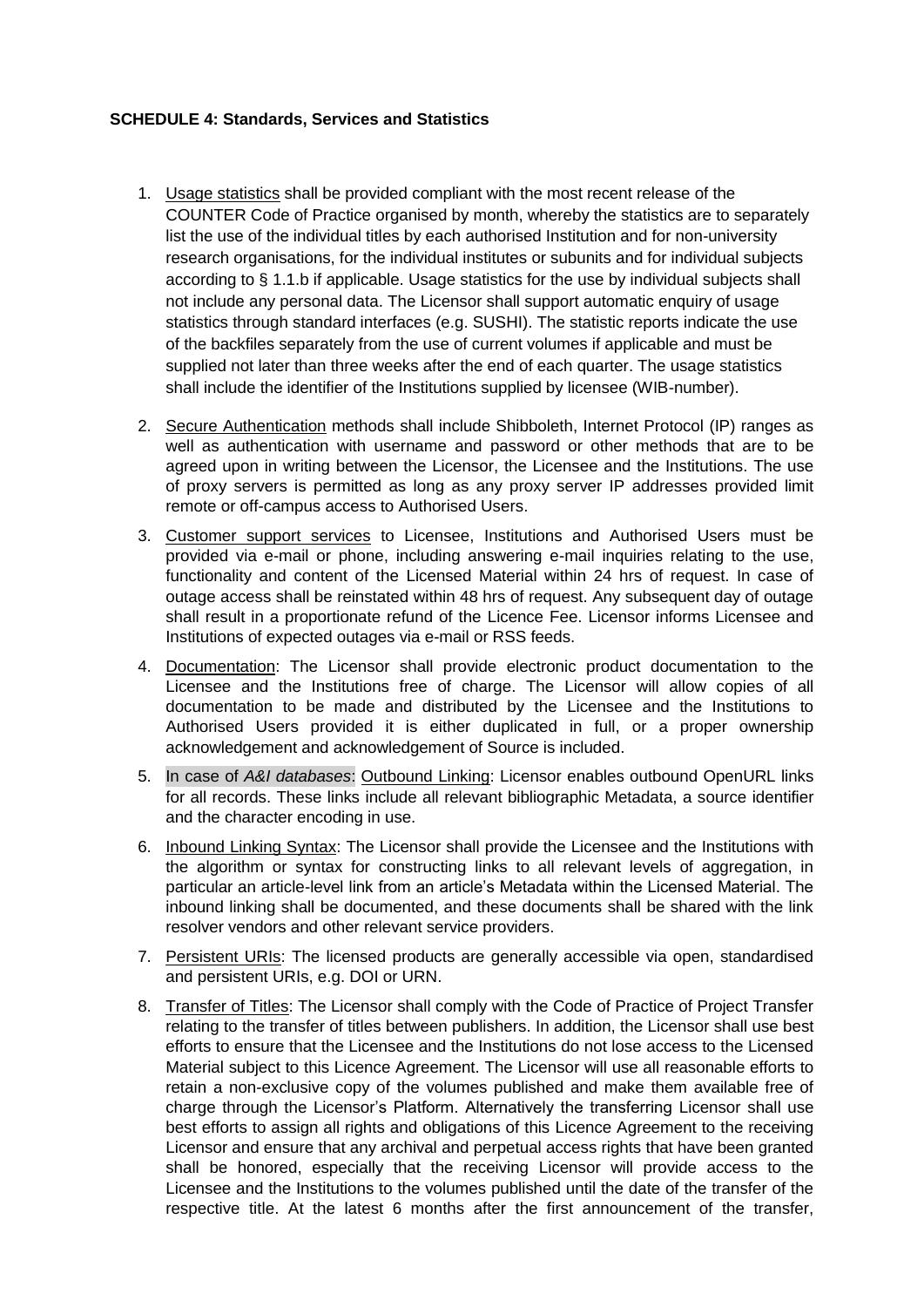Licensor shall give a written notice to the Licensee about the outcome of negotiations with the receiving Licensor regarding the rights of the Licensee and the before mentioned alternatives of providing access to the transferred title(s). In the event that the Licensor ceases to publish a Part or Parts of the Licensed Material, a digital archive will be maintained of such Licensed Material and will be made available free of charge through the Licensor's Platform or via a third party server and by supplying such material free of charge to the Institution.

If the Licensor acquires works that become subject to this Licence Agreement, Licensor will use best efforts to acquire rights to perform under this Licence Agreement, including but not limited to perpetual access rights.

- 9. User Interface: The Licensor shall comply with the level A of the Web Accessibility Initiative (WAI) Guidelines of the World Wide Web Consortium (W3C) and use all best efforts to comply with the level AA of the WAI Guidelines of W3C.
- 10. Notifications: All substantial changes on the interfaces, including, but not limited to user interfaces, inbound linking syntax or delivery formats shall be communicated two months in advance. If possible and applicable, Licensee and Institutions should have access to a preview of the new interface.
- 11. In case of *A&I databases*: Search API: The Licensor shall offer a standardised interface to enable metasearch, e.g. Z39.50 or SRU/SRW. Details shall be subject to a special agreement between the Licensor and the individual Institutions.

#### **Additional Recommendations**

- 1. In case of *fulltext material*: Outbound Linking for References*:* Licensor enables outbound OpenURL links for all references. These links include all relevant bibliographic Metadata, a source identifier and the character encoding in use.
- 2. Auto Alerts: The Licensor shall provide the Authorised Users with current awareness services, e.g. RSS feeds, alerting e-mails.
- 3. Exchange of IP data: Licensor should implement automatic synchronisation mechanisms for IP data provided by the Licensee or the Institutions.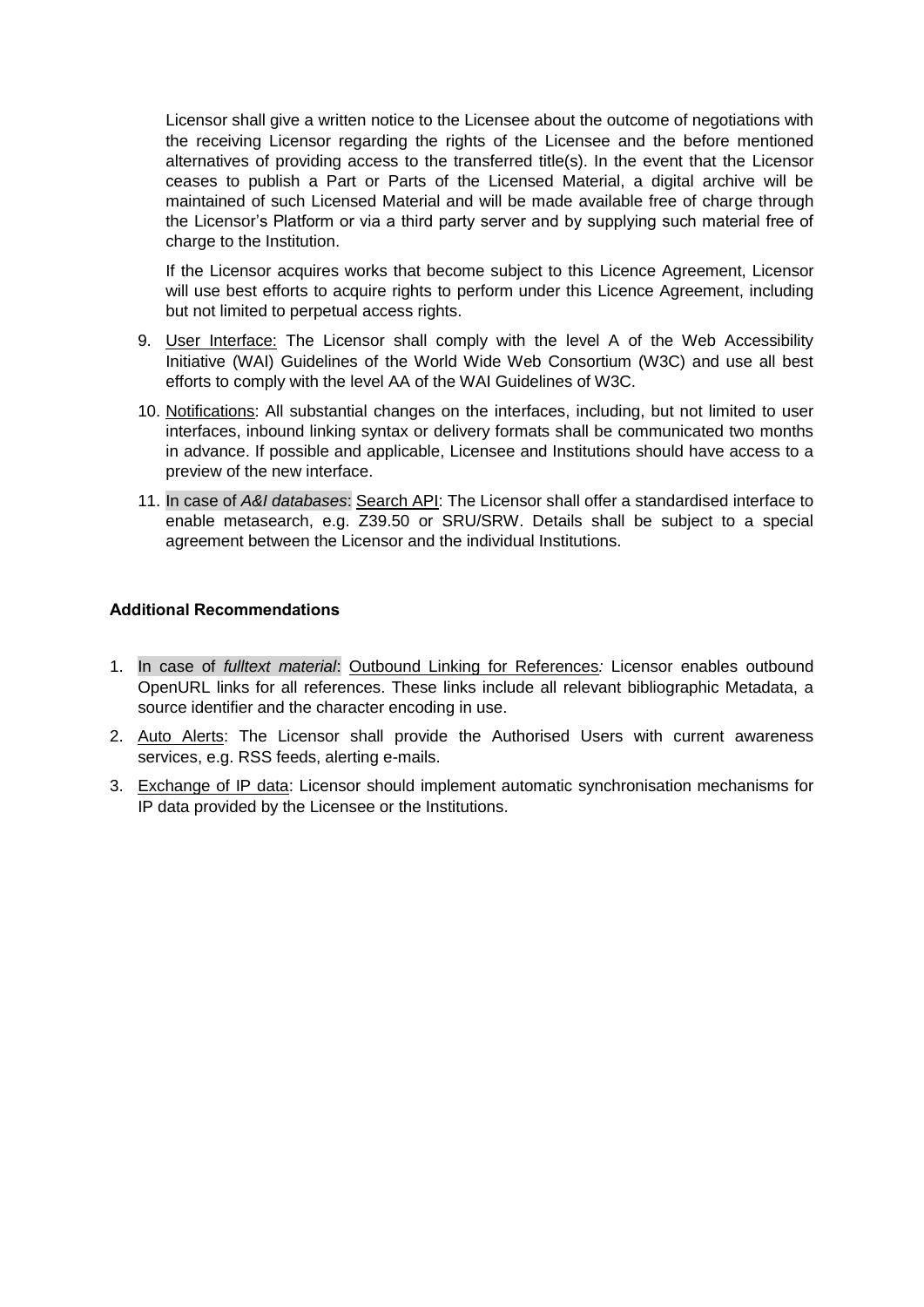## **SCHEDULE 5: Standards for Data Delivery**

The Licensed Material shall be delivered to the Licensee by using open, standardized formats and accompanied by documentation

- For Metadata this shall be: MARC21 or ONIX (for eBooks in particular)
- For full texts this may be: PDF and/or HTML/XML

Metadata should be delivered in machine-readable form (preferably UTF-8) and as comprehensive as possible; this includes but is not limited to: ISBN and ISSN; DOI, author, date of publication, Licensor, place of publication; if available also tables of contents, prefaces, abstracts, flap texts. Each dataset must contain a unique and unalterable identification number. Methods for the delivery of metadata include FTP (File Transfer Protocol), OAI-PMH (Open Archives Initiative Protocol for Metadata Harvesting) and B2B (Business to Business). Delivery shall be through an interface mutually agreed upon.

The Licensed Material shall be delivered in its entirety and shall be identical with the licensed product. The organization of the product into logical units (e.g. assignment of data records to products, of articles to journal titles) must be reflected by the data delivered.

The data delivery is accompanied by a documentation of the formats, character sets and MIME types used.

Delivery shall be on a mutually agreed medium.

Data elements and the metadata set adhere to the requirements specified in the paper "Anforderungen der deutschsprachigen Verbundsysteme und der Deutschen Nationalbibliothek an Metadatenlieferungen zu E-Books und E-Book-Paketen 2013" by the Consortium of Library Networks.

<http://d-nb.info/104233336X/34> (urn:nbn:de:101-2013092601)

Provision of follow-ups, updates and deletions are handled as specified in the paper "Anforderungen der deutschsprachigen Verbundsysteme und der Deutschen Nationalbibliothek an Metadatenlieferungen zu E-Books und E-Book-Paketen 2013" by the Consortium of Library **Networks** 

#### <http://d-nb.info/104233336X/34> (urn:nbn:de:101-2013092601)

Follow-up deliveries of newly added titles and editions are provided by activation via the usual channels. If the Licensor makes changes or corrections to the metadata, the data sets will be provided again in the form of separate update deliveries. If the data corrections cannot be supplied separately but only together with new titles, the individual data sets must be clearly identified as "new" or "corrected". Corrected sets are delivered with the same ID number. If the Licensor deletes titles or editions from its e-book portfolio (e.g. because the author has withdrawn the publication rights), the relevant metadata records shall be provided again in the form of separate deletion deliveries. If the deletions cannot be supplied separately but only together with new or corrected titles, the individual data sets must be clearly identified as "new", "corrected" or "deleted".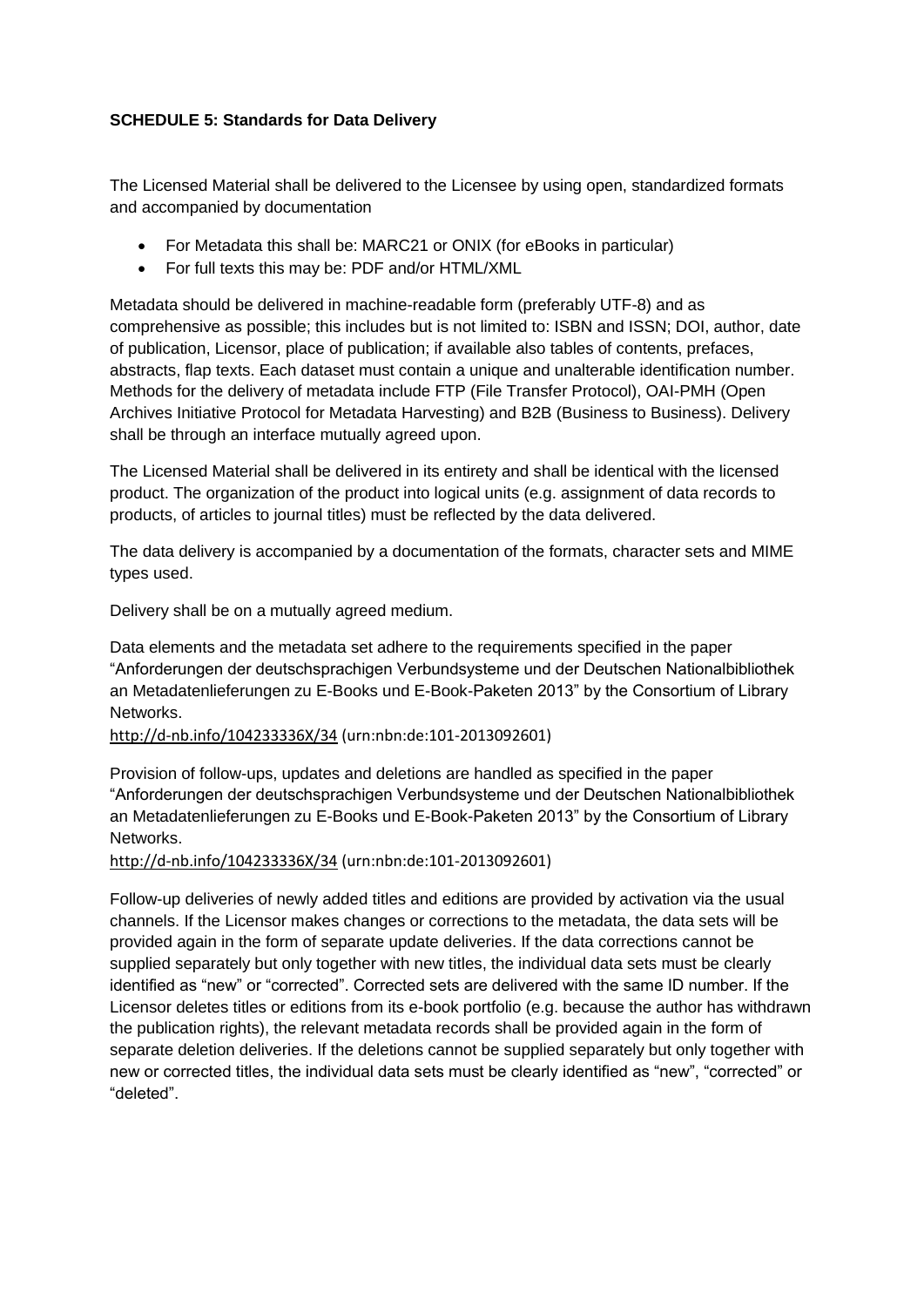**SCHEDULE 6: Agreement on Accession**

**Der nachfolgende (optionale) Text stellt ein Muster für eine Beitrittserklärung bei konsortialen Vertragsabschlüssen dar.**

## **Agreement on Accession to the Licence Agreement**

# **of [date]**

between [Licensee] and [Licensor]

The following agreement is entered into between

[Member/participating Institution]

–hereinafter called "Member"

and

[Licensor]

- hereinafter called ["..."]

#### **Preamble**

Agreement upon for the procurement of access to the [Product]*,* hereinafter referred to as the Licence Agreement, has been reached by way of a licence agreement of **[date]** between [Licensee] and the [Licensor].

The Licence Agreement makes provision for German scientific institutions on the basis of this Licence agreement to conclude individual accession agreements with *[Licensor]*. These are listed in an appendix to the licence agreement.

## **§ 1 Basis of the agreement**

- 1. The Member and the [Licensor] hereby enter into an agreement based upon the licence agreement dated [date] between [Licensee] and the [Licensor].
- 2. All of the clauses contained in the Licence Agreement shall apply without restriction.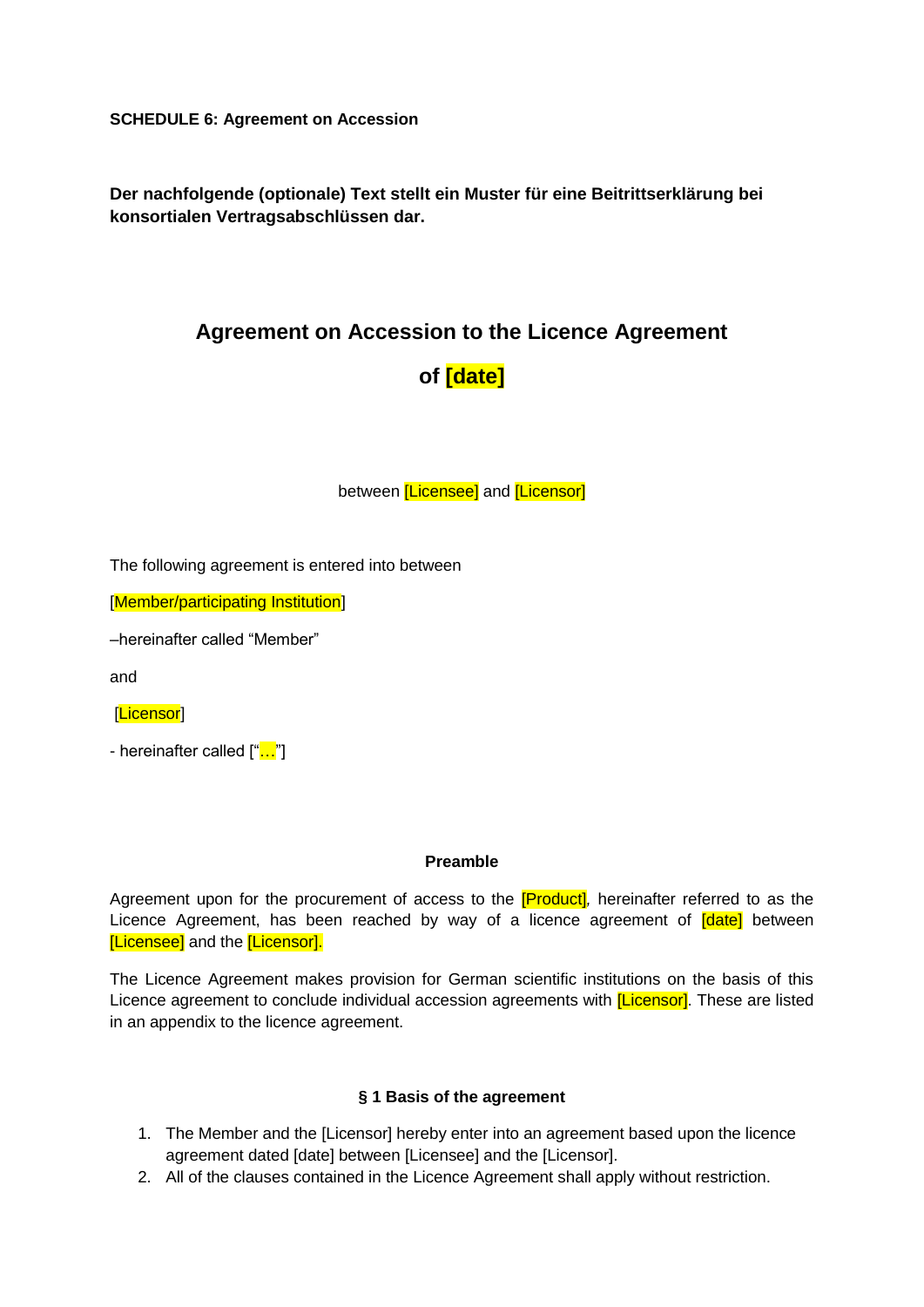## **§ 2 Member-specific Information**

Name, address and contact person of the Member: \_\_\_\_\_\_\_\_\_\_\_\_\_\_\_\_\_\_\_\_\_\_\_\_\_\_\_\_\_\_\_\_\_\_\_\_\_ \_\_\_\_\_\_\_\_\_\_\_\_\_\_\_\_\_\_\_\_\_\_\_\_\_\_\_\_\_\_\_\_\_\_\_\_\_ \_\_\_\_\_\_\_\_\_\_\_\_\_\_\_\_\_\_\_\_\_\_\_\_\_\_\_\_\_\_\_\_\_\_\_\_\_

\_\_\_\_\_\_\_\_\_\_\_\_\_\_\_\_\_\_\_\_\_\_\_\_\_\_\_\_\_\_\_\_\_\_\_\_\_

\_\_\_\_\_\_\_\_\_\_\_\_\_\_\_\_\_\_\_\_\_\_\_\_\_\_\_\_\_\_\_\_\_\_\_\_\_

\_\_\_\_\_\_\_\_\_\_\_\_\_\_\_\_\_\_\_\_\_\_\_\_\_\_\_\_\_\_\_\_\_\_\_\_\_

\_\_\_\_\_\_\_\_\_\_\_\_\_\_\_\_\_\_\_\_\_\_\_\_\_\_\_\_\_\_\_\_\_\_\_\_\_

IP-Range:

Full-time-equivalents/relevant full-time-equivalents of the Member:

Licensing Period:

The Member opts in for the following option/package:

\_\_\_\_\_\_\_\_\_\_\_\_\_\_\_\_\_\_\_\_\_\_\_\_\_\_\_\_\_\_\_\_\_\_\_

\_\_\_\_\_\_\_\_\_\_\_\_\_\_\_\_\_\_\_\_\_\_\_\_\_\_\_\_\_\_\_\_\_\_\_

\_\_\_\_\_\_\_\_\_\_\_\_\_\_\_\_\_\_\_\_\_\_\_\_\_\_\_\_\_\_\_\_\_\_\_

 $\Box$ 

\_\_\_\_\_\_\_\_\_\_\_\_\_\_\_\_\_\_\_\_\_

Type of institution/applicable band of the Licence Model/applicable discount [Einstufung gemäß Lizenzvertrag] for the Licensing Period:

The licence fee for the above mentioned option(s)/package(s) is

for  $[year]:$   $(in words:$   $()$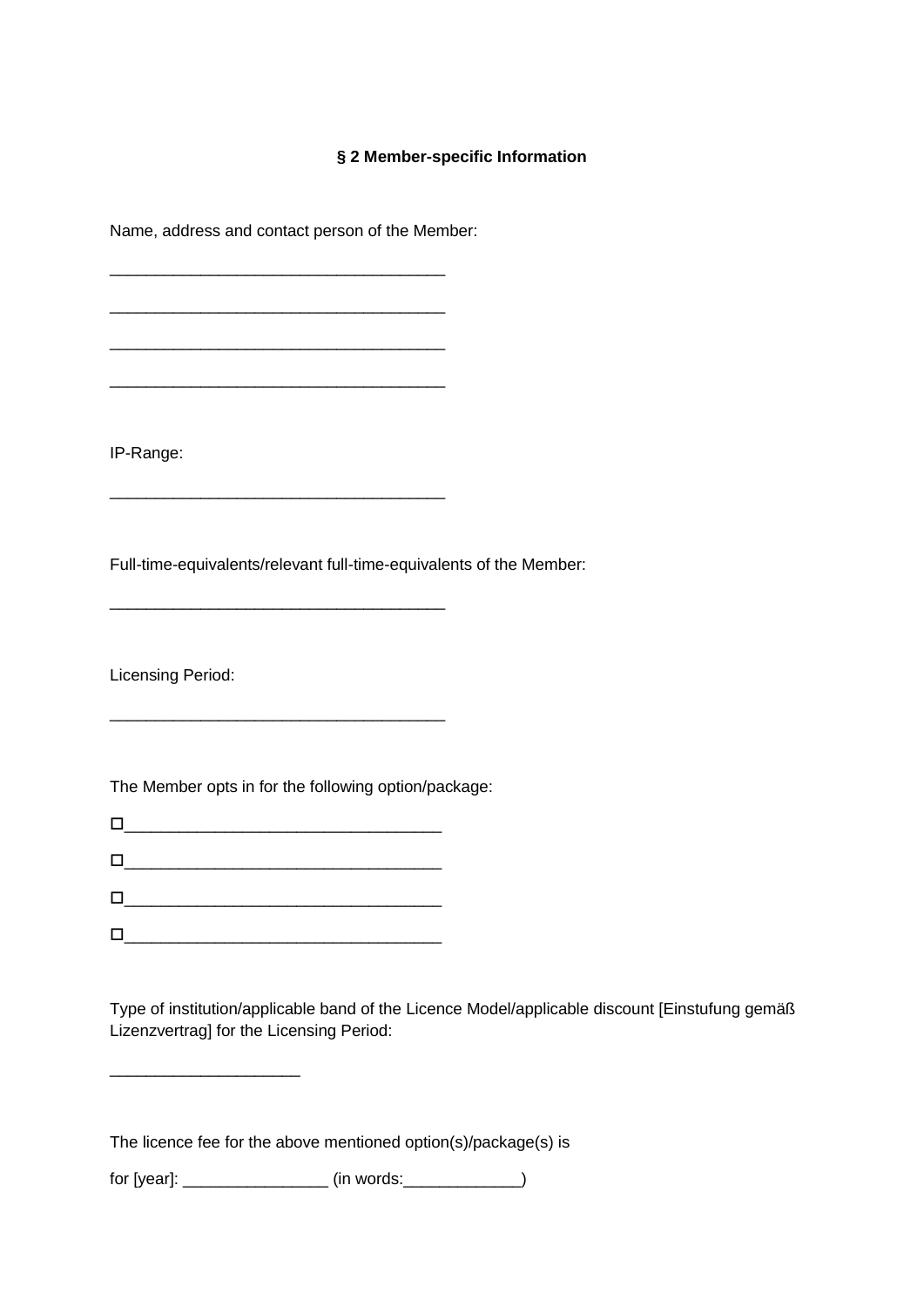#### [optional, sofern eine Einrichtung vorab für mehrere Jahre zahlen möchte:

| for [years]: | (in words: |
|--------------|------------|
|--------------|------------|

The Member acknowledges that a termination for subsequent Licensing Periods according to § 8.2 of the Licence Agreement is not possible in case of a prepayment for upcoming years.]

The applicable band and price for subsequent years will be announced by the Licensee during any renewal process.

The licence fee will be invoiced by [the Licensee/the Licensor] and is payable within 30 days from the date of the receipt of the invoice.

[If applicable] The differing invoice address of the institution is:

\_\_\_\_\_\_\_\_\_\_\_\_\_\_\_\_\_\_\_\_\_\_\_\_\_\_\_\_\_\_\_\_\_\_\_\_\_

\_\_\_\_\_\_\_\_\_\_\_\_\_\_\_\_\_\_\_\_\_\_\_\_\_\_\_\_\_\_\_\_\_\_\_\_\_

\_\_\_\_\_\_\_\_\_\_\_\_\_\_\_\_\_\_\_\_\_\_\_\_\_\_\_\_\_\_\_\_\_\_\_\_\_

\_\_\_\_\_\_\_\_\_\_\_\_\_\_\_\_\_\_\_\_\_\_\_\_\_\_\_\_\_\_\_\_\_\_\_\_\_

**§ 2 Miscellaneous**

- 1.This agreement will become legally binding upon signature by both contracting parties.
- 2.This agreement fully replicates the terms agreed between the parties in respect of the services to be provided under the agreement with the inclusion of the Licence Agreement of **[date]**. There are no verbal agreements collateral to this contract. Alterations and amendments to the agreement must be made in writing and shall be effective only if signed with legally binding effect by both parties.
- 3.Insofar as any declaration must be made "in writing" or requires the "written form" pursuant to this agreement, said declaration must be signed by the hand and in the name of the originator and communicated in the original or by fax to the other party. The written form cannot be replaced by the electronic form.

#### **§ 3 Severability clause**

Should any terms of this agreement be or become invalid this shall not affect the validity either of the agreement itself or of the remaining terms thereof. A provision which is invalid shall be replaced by such provision to give effect to the intention of the parties as is (if) reasonably possible.